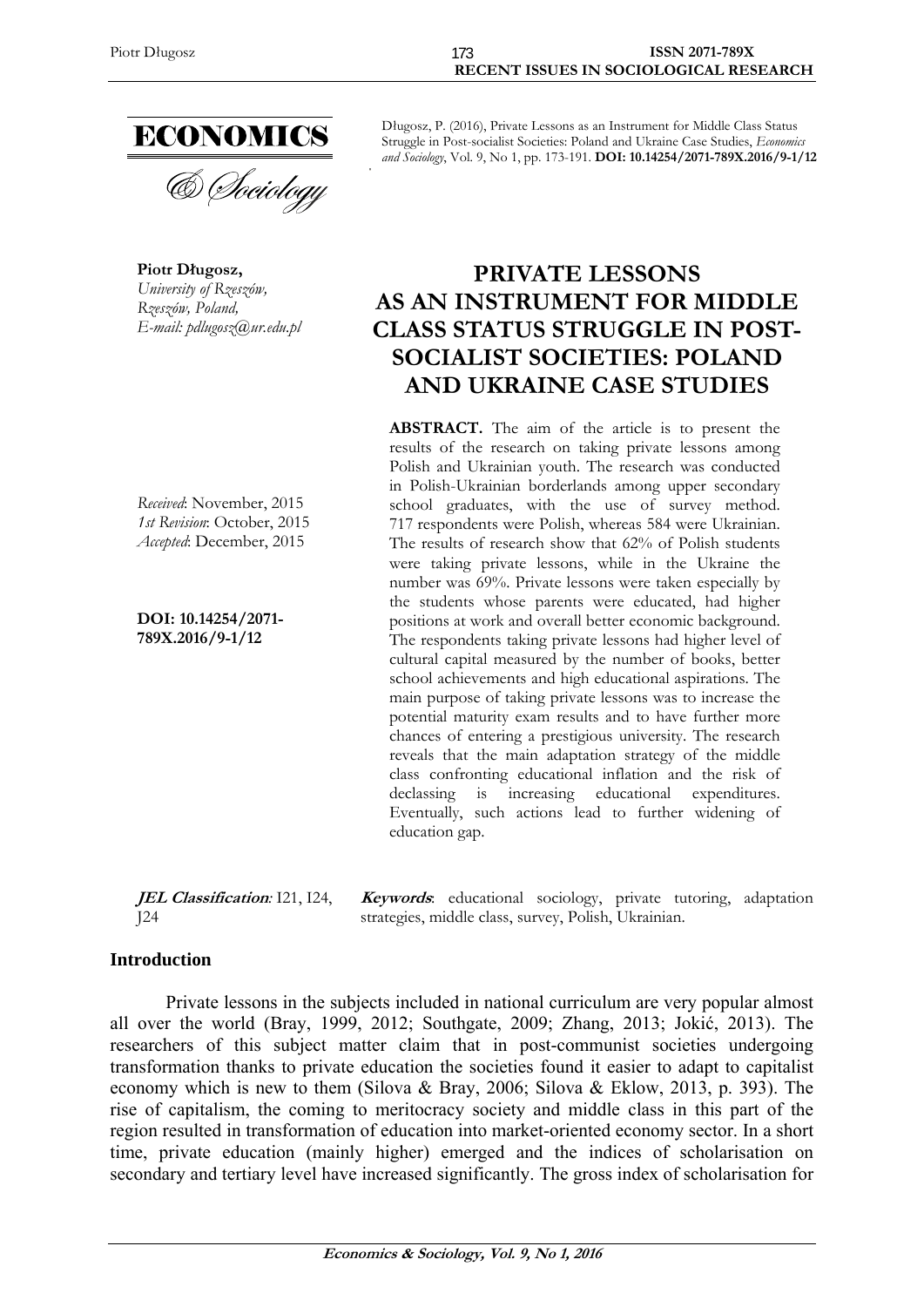| Piotr Długosz | <b>ISSN 2071-789X</b>                  |
|---------------|----------------------------------------|
|               | RECENT ISSUES IN SOCIOLOGICAL RESEARCH |

secondary education was 108,8 for secondary schools and 71,5 for universities in 2012/2013. In Ukraine the index was 98,9 for secondary schools and 79,0 for universities (International Statistics Yearbook 2015, 2015).

After the transformation of the system in Poland, the number of students increased fourfold, from 403 824 in 1990 to 1 953 832 in 2005 and since then it started decreasing – in 2014 it was 1 469 386. In Ukraine the increase was not that significant. In 1990 the number of students of  $1<sup>st</sup>$  to  $4<sup>th</sup>$  level of accreditation was 1638 thousand, whereas in 2008 it was 2813 thousand students. On the one hand, educational boom resulted in rising of a new middle class, the main capital of which was knowledge and professional competences. On the other hand, the number of university graduates increasing in the following years with little need for such specialists caused the inflation of diplomas. This may be shown by the unemployment rate among people with higher education, which in Poland was 3,3% in 2000 and 16,2% in 2013. In Ukraine the unemployment rate among people with higher education was 33,3% in 2000 and 47,1% in 2013 (International Statistics Yearbook 2015, 2015).

The devaluation of diplomas forced newly created middle classes intensify their educational investments. This situation was actually observed in many other countries before arising in our region (Dore, 1976; Collins, 1979; Bourdieu, 2005; Bourdieu & Passeron, 2006).

In the circumstances of education reforms and progressive egalitarisation, the competition for more desired class positions became stronger (Boudon, 2008; Goldthorpe, 2012, p. 332). The individuals of more favourable social origin activate their resources in order to improve their chances to maintain their class status, that is avoiding degradation.

In the post-Soviet age, in Ukraine expansion of higher education to become massive was observed. Its division into massive and exclusive took place later on. Transforming higher education into market-oriented economy and the lack of selection of students lowered the quality of university-level education. According to the research, 5-30% of university graduates are employed in the field related to their diploma (Oliinyk, 2013).

The volumes of student emigration from Ukraine to other countries is also indicative of education inflation and low quality of studies. In the recent years, the number of students leaving Ukraine has been constantly increasing.

In 2015 the number was 53 000. In 2013, 15 123 people from Ukraine came to Poland, whereas in 2014 it was 23 392. Students leave Poland as well. In 2014 their number was around 48 000, the destination was mainly the UK. Ukrainian students studying in Poland, in the qualitative research, when asked about motivation for choosing a foreign university, most often (out of 15 proposed answers) indicated that they want to have a diploma of a foreign university (75%), want to see the world (64%), there is no corruption and there is no need to pay lecturers for credits and exams (57%), it is easier to find a job and make a career (53%), there is a better quality of education (51%). Among these students, 68% had taken private lessons before (Długosz, 2015). In the qualitative research of the students studying in Rzeszów there is a confirmation that emigration for studies in Poland is partly a result of corruption and low quality of education. The respondents claim that education in Polish universities is as follows: it is "a good, modern education", which one gets through one's hard work, "corruption-free", and an "European" diploma is a real, not fictional one (asone could get in a doubtful institution widely operating in Ukraine) (Izdebska-Długosz, 2015, p. 232). To conclude, the results of the research of Ukrainian students indicate that one of the strategies in the struggle against inflation of education is getting a diploma of a foreign University. The fact that going abroad to study can increase educational chances of youth is indicated by the results of the research conducted among school-leavers in Ukraine. In Uzhhorod, school-leavers were asked about their motivation for foreign studies, and the most frequent answers were: better quality of education (58%), to see the world (51%), to get a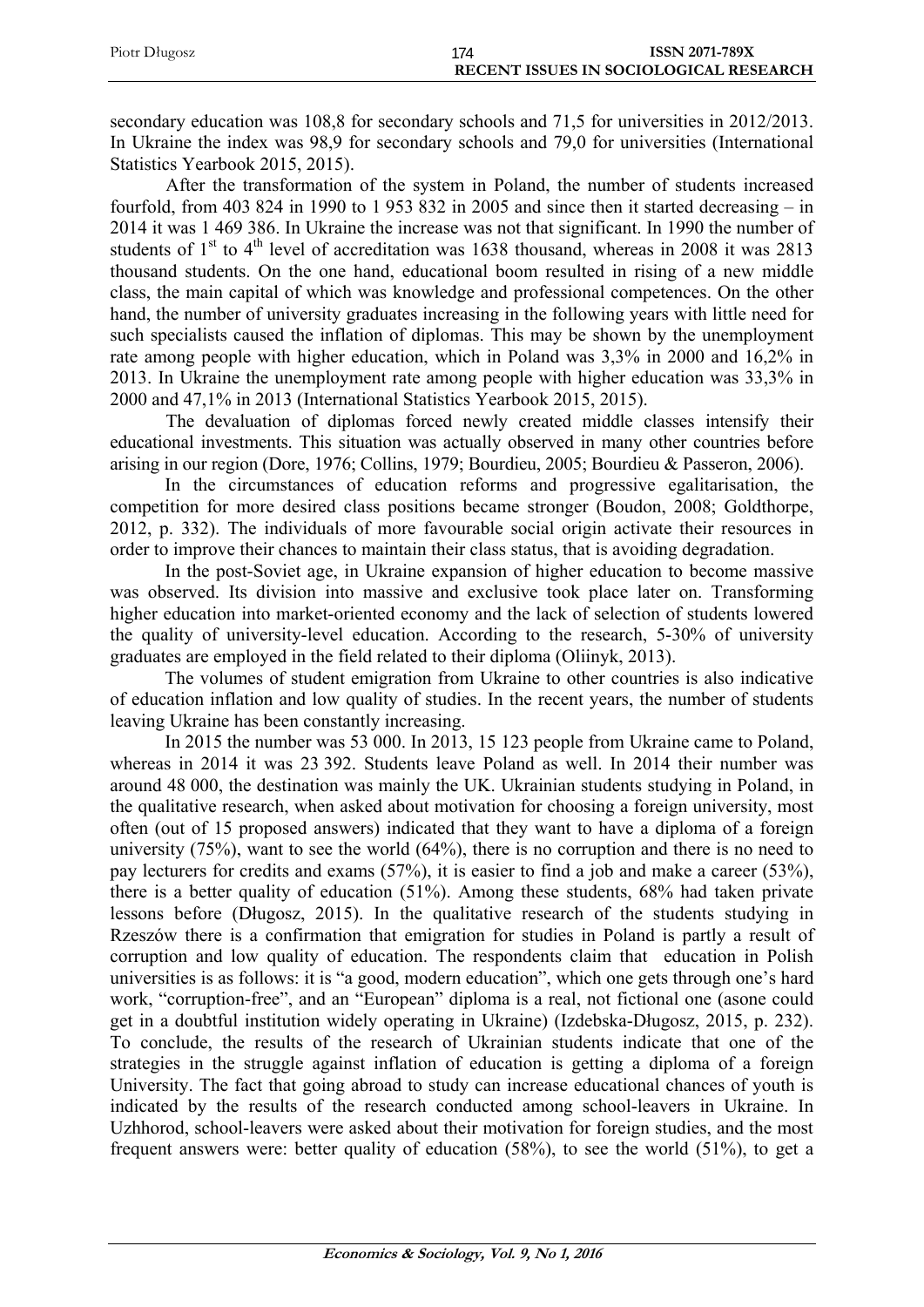| Piotr Długosz | <b>ISSN 2071-789X</b>                         |
|---------------|-----------------------------------------------|
|               | <b>RECENT ISSUES IN SOCIOLOGICAL RESEARCH</b> |

diploma of a foreign university  $(46%)^1$ . In the same research in Drohobych, the respondents most often indicated the following motivations: see the world (49%), develop and exercise their skills (48,4%), better quality of education (48%), foreign studies increase chances for finding a job and making a career  $(47%)^2$ . In Kharkiv, the youth chose the following answers: see the world (70%), develop and exercise their skills (57%), higher standard of living (56%), better quality of education  $(53\%)^3$ .

Thus it can be seen that students in Ukraine wants to fight against inflation of diplomas and low quality of education through learning in foreign universities. What is vital, it significantly more rarely indicates corruption, yet it is explained by the fact that the research was conducted in schools and students could be afraid of their teachers' reaction. Ukrainian students in Poland very often speak about corruption both in casual conversations and in surveys because they have nothing to be afraid of already.

The results of the research "*Youth of Ukraine – 2015"* indicate that corruption in Ukraine is a problem, as when the students were asked to choose the biggest problems in their country in the first place they indicated the threat of war and terrorism (56%), second were economic problems (52%), third were corruption and the fact that the law does not exist for rich people and officials (47%) (Youth of Ukraine – 2015, 2015, p. 57).

Education or the area of education is a field in which individuals compete for school achievements and certificates, which provide access to high social positions (Dore, 1976; Hirsch, 1977; Collins, 1979). One should bear in mind that with higher education becoming available to masses, the "class struggle" becomes a competition for gaining access to higher quality of education. Enrolling for a prestigious university gives advantage in this competition and allows for increasing life chances. In this competition, mainly middle classes take part. First of all, the middle class reproduces through the knowledge gained during education and proved by appropriate certificates (Bernstein, 1990). Secondly, it possesses all necessary social, economic and cultural resources which may be used to protect its status. The main defence strategy in this case is participation in private lessons in order to gain higher social status in the future.

The article aims at analyzing the phenomenon of private lessons in the light of "class struggle" in the post-communist countries undergoing modernization. The emergence of middle classes in Central-East Europe as important actors in modernization and adaptation activities undertaken by them on the one hand led to educational boom, which resulted in inflation of education. On the other hand, currently the middle classes are forced to invest in education, with the aim to protect against social declassation. Private lessons have to increase school performance and provide more chances of getting education at prestigious universities. They use already the possessed capital and specific escape "forward" in order to obtain more cultural capital than lower classes or lower fractions of middle classes. Thank to possessed cultural resources, they notice the newly emerged challenges better. By having economic capital they can afford financing education, which becomes an investment in the future of their children and family.

The article aims at showing that despite many differences between Poland and Ukraine, the post-transformational reality is very similar. After the educational boom and the increase of scholarisation indices, currently qualitative changes in the system of education are

1

<sup>&</sup>lt;sup>1</sup> The research sample consisted of 468 respondents and the research was conducted by Nataliya Ignatoliya from the Uzhhorod National University.

<sup>&</sup>lt;sup>2</sup> The research in Drohobych was carried out by Svitlana Shchudlo on a sample of 392 school-leavers.<br><sup>3</sup> The research in Kherkiy was conducted by Ludmile Solary uncks on the sample of 428 school-lea

<sup>&</sup>lt;sup>3</sup> The research in Kharkiv was conducted by Ludmila Sokuryanska on the sample of 428 school-leavers. The whole research was carried out in 2015 in Poland, Ukraine and Hungary and it was connected with various aspects of functioning of youth in the borderlands in Central-East Europe. The leader and originator of the research project was the author of the following article.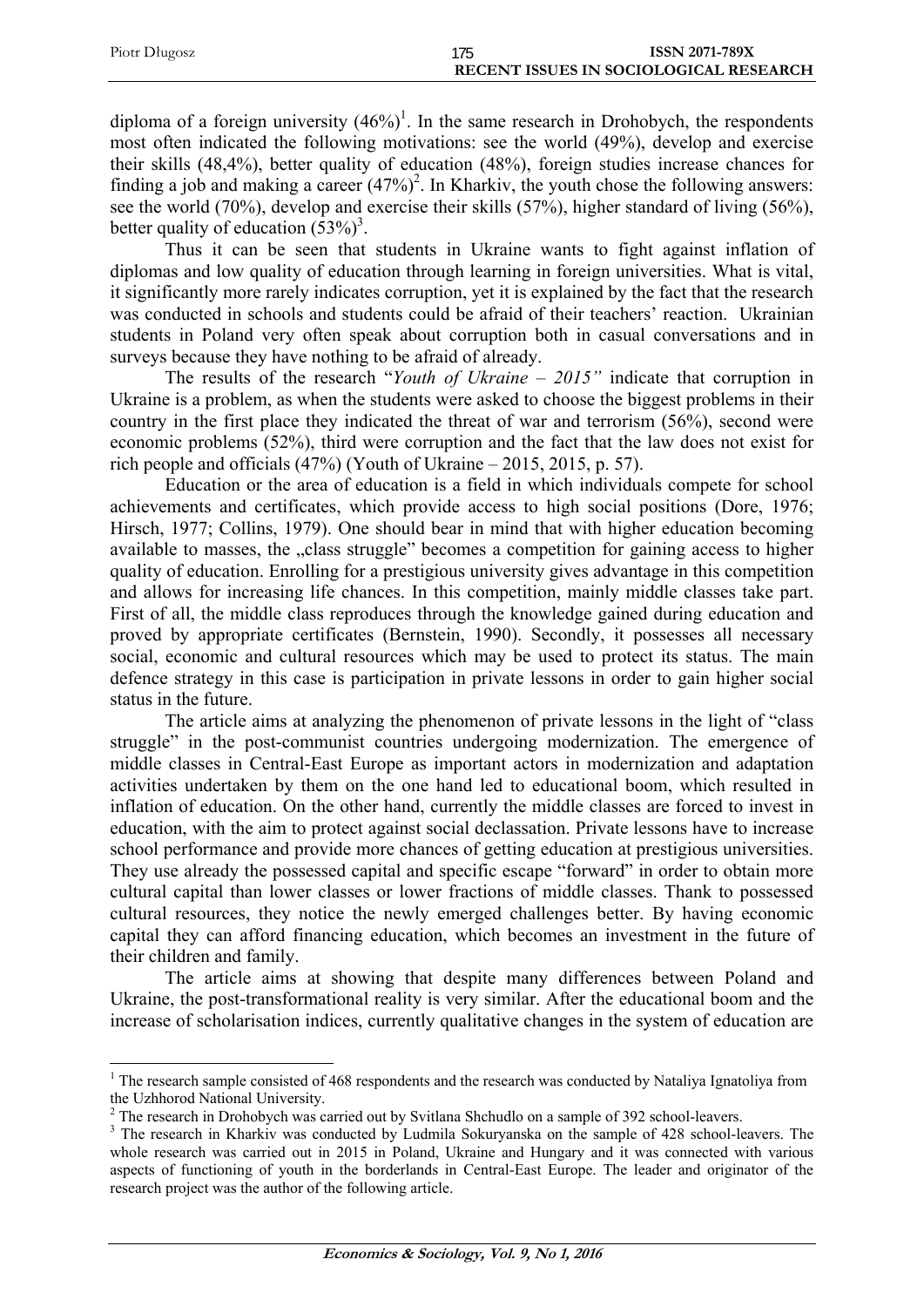| Piotr Długosz | 176                                    | <b>ISSN 2071-789X</b> |
|---------------|----------------------------------------|-----------------------|
|               | RECENT ISSUES IN SOCIOLOGICAL RESEARCH |                       |

taking place. More often the prestige and the quality of diploma will be taken into account. Employers will pay attention to diploma reputation. Parents and youth by observing high unemployment after graduation and higher education becoming massive start to caremore about reputation and prestige. In the education market, middle classes are best informed and they have additional motivations to fight for maintaining their status. Such phenomena are observed in both countries. The research aims at showing the mechanisms behind taking private lessons.

## **1. Middle classes**

Before conducting analysis, it is necessary to mention the middle class, as it is the impetus for private lessons market. The constitutive feature of the middle class is possession. This may be a business, capital or rare qualifications, knowledge. Middle classes are characterized by wealth and high life rates. Yet another attribute is occupational position. These are various occupational categories, in which company owners, employees of services, administration, directors, managers, specialists, doctors, lawyers are included. The last symbol of middle classes is lifestyle in private sphere and specific life aims. Success, hard work, self-dependence, faith in one's own abilities and investing in one's development are symptomatic for them (Domański, 2004, p. 84). Among middle classes, an ethos connected with aspiring to better life and manifesting their success to neighbours and acquaintances is observed. The representatives of this class think about their future, invest in children, send them to the best schools, put aside present pleasures for the sake of future benefits (Ball, 2003; Sadura, 2012; Domański, 2014). They also feel the spirit of competition and believe that work, effort and competences will be rewarded in the future.

According to the research conducted by Public Opinion Research Center 2013 in Poland, 68% of Poles belonged to the middle class, with 27% belonging to the lower class and 2% to the upper one. The higher the education and income, the higher the social position of respondents. More often the inhabitants of cities and people with higher occupational status ranked higher in social hierarchy. In the open question regarding the identification of belonging to a given class, 57% of respondents classified themselves in terms of lowermiddle-upper class. 45% of respondents identified themselves as members of the middle class (Boguszewski, 2013, p. 2).

In Ukraine 51% of respondents classified themselves as middle class members, with 31% to the lower and 2% to the upper one, and 17% were undecided (Mishchenko, 2008). In the representative research of the National Academy of Sciences of Ukraine conducted in 2000, 16% of respondents regarded themselves as middle class members and in 2014 the number was 43%. If one takes into account belonging to intelligentsia (8%), upper-middle class (1%) and administration (4%) the number is 66%. The rest considers themselves working class (24%), peasant proprietors (2%) and lower class (9%) (Oksamytna, 2015).

To sum up, in both societies there are middle classes. The presented data has also shown that in Poland and in Ukraine in the recent years the number of students has grown as well as the percentage of unemployed with higher education. The growth of the number of students going abroad to study was also observed. The occurring symptoms may also indicate inflation of education and decrease of the worth of a diploma. Since middle classes know the meaning of education best, they take up strategies aiming to strengthen their class position in society through investing in their children's education. Different factions of middle classes may be motivated for taking such actions by the following factors:

lower classes of the middle classes will want to increase their social status and depending on their – usuall frugal – resources, they will try to devote them to their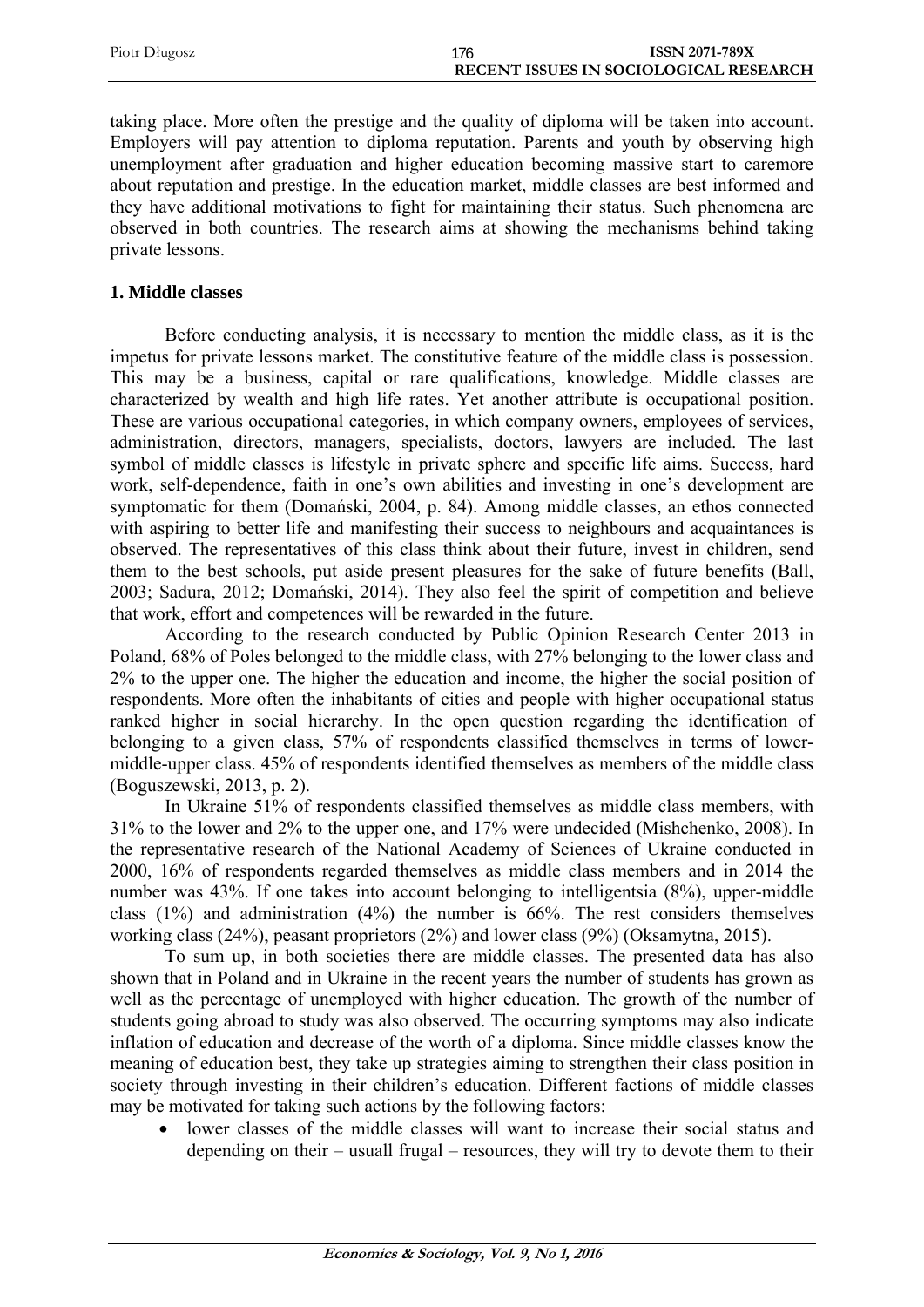children's education, being afraid of declassation, i.e. the loss of their social status under the pressure of individuals from lower classes that receive higher education,

- higher factions of the middle classes may intensify their educational investments in order to increase their domination and gaining distinction by sending their children to prestigious schools and variety of additional courses, which may have impact on their future education in prestigious universities,
- in the age of mass education, upper middle classes are determined to provide themselves with access to high quality education in prestigious universities, which will guarantee high rate of return.

# **2. Theoretical model**

In both societies there is a middle class with an ethos typical to it, connected with individualism, valuing education, aiming at prestige, distinction. At the same time there is an increase in the scholarisation indices and higher education becoming massive, which in the case of the lack of vacancies for specialists and new graduates entering the labour market generates the inflation of education.

Considering these processes, one may conclude that the common denominator of private lessons, middle classes and inflation of education is the fear of declassation and mobilization of resources in order to secure their social status. This is shown by the hitherto analyses (Długosz, 2012; Bray, 2012; Prakhov and Yudkevivh, 2012; Zhang, 2013; Oller and Glasman, 2013; Prakhov, 2014; Długosz, 2015). Contemporary private tutoring are not a "lifebelt" but they aim at gaining domination and defeating competition in the fight for school successes. Guy Standing (2015, p. 70) puts it that "specialised private lessons sold as a service providing children with domination over competition in terms of getting to the best schools, universities or companies are becoming a big business".

One should bear in mind that this competition is unfair, as privileged positions are taken by upper social classes because of possessed financial resources. They can join the race for prestigious diplomas increasing their life chances more often. Secondly, the increase of the sale of credentials in the education market leads to the inflation of education, which will turn against lower classes possessing worse diplomas.

How does the mechanism of private tutoring work then? The Figure 1 shows that this mechanism is of circular character. Inflation of education appears, which influences actions taken by the middle class, the middle class became operationalized by education, professional status, occupation, financial standing, cultural capital and life and educational aspirations. The middle class, thus the families with higher and secondary education, better financial standing, with higher cultural capital and educational and life aspirations will take private lessons more often. It may well be that the increase of private lessons market will have further impact on inflation of education. Therefore, more social classes will have to take private lessons, which may end up in them becoming a norm.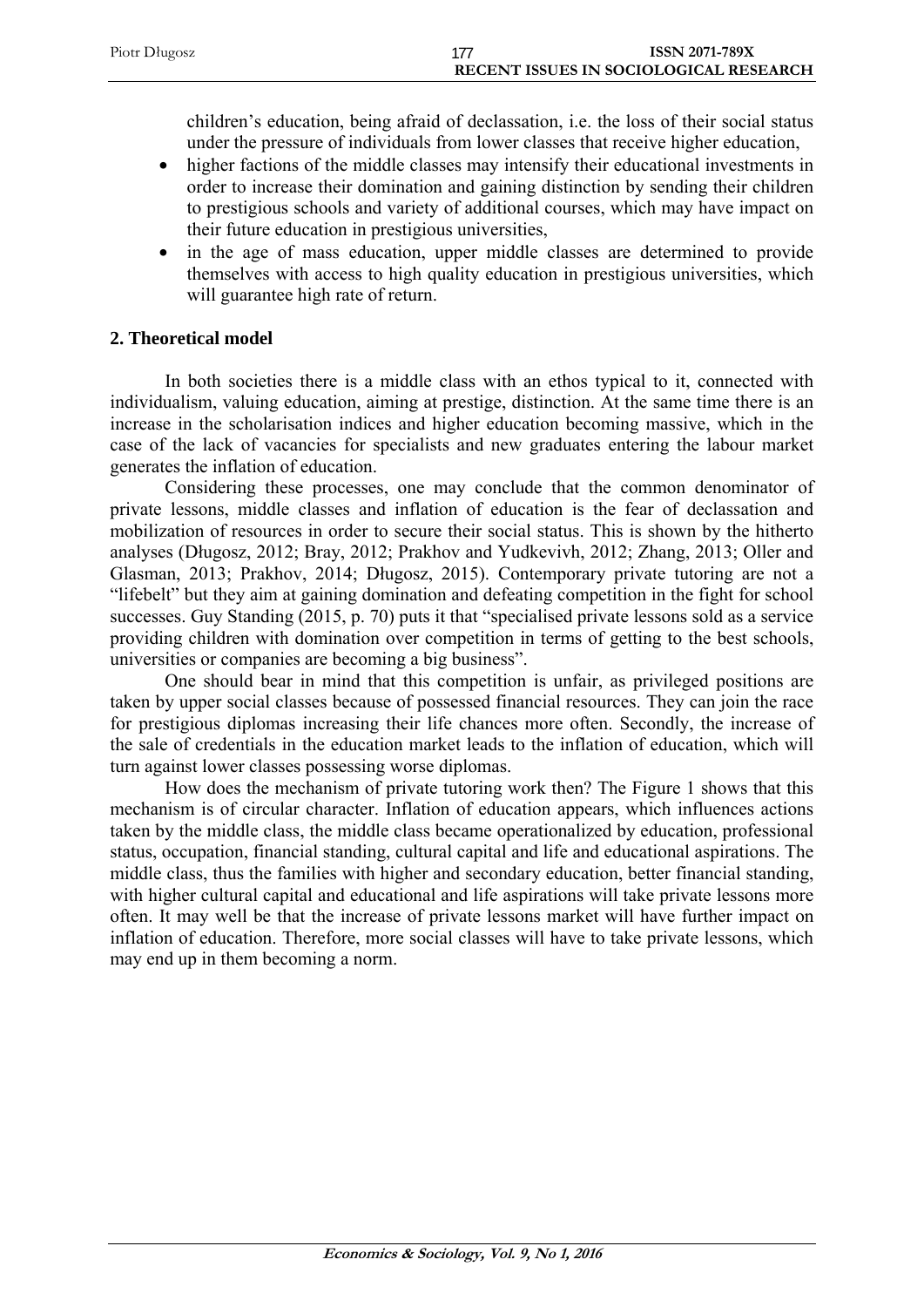

Fig. 1. The model of defensive actions taken by middle classes

On the basis of the above assumption, one can accept the hypotheses, which will be verified in the analyses:

- 1. Private lessons are taken more often by school-leavers from the families of managers, directors, professionals with higher education, being in good material conditions, rather than the youth from worker or farmer families with lower education, assessing their material conditions as bad.
- 2. The school-leavers with higher level of symbolic capital and high educational aspirations will take private lessons more often.
- 3. The students sent to prestigious lower-secondary and secondary schools and the students who choose prestigious universities will take private lessons more often.
- 4. The main motivation of taking private lessons is the will to increase school performance and increasing chances of getting to a prestigious universities and majors. More often such motivations will be observed among the youth of higher social status.

#### **3. The methodology of research**

The aim of the research is to verify the hypothesis claiming that private lessons are the domain of middle classes and mostly they are offensive actions aiming at increasing results in Matura exams, which eventually may make access to prestigious universities and faculties easier. Middle classes will be operationalized through education and the occupational status of fathers, evaluation of material status, owned durable goods, cultural capital and high educational aspirations.

In other words, the conducted research are to answer the question whether middle classes take private lessons more often than lower classes. Are the motivations of a "lifebelt" character or rather they are a tool in the "class conflict" and are to protect agains declassation through increasing cultural capital which will provide their owners with domination in the field of education.

In order to verify the hypotheses', analyses on data gathered by means of survey method were conducted. The research was carried out in schools with the use of the auditorium survey technique. The data was gathered in all the secondary schools in Drohobych in Ukraine and Przemyśl in Poland at the turn of 2012 and 2013.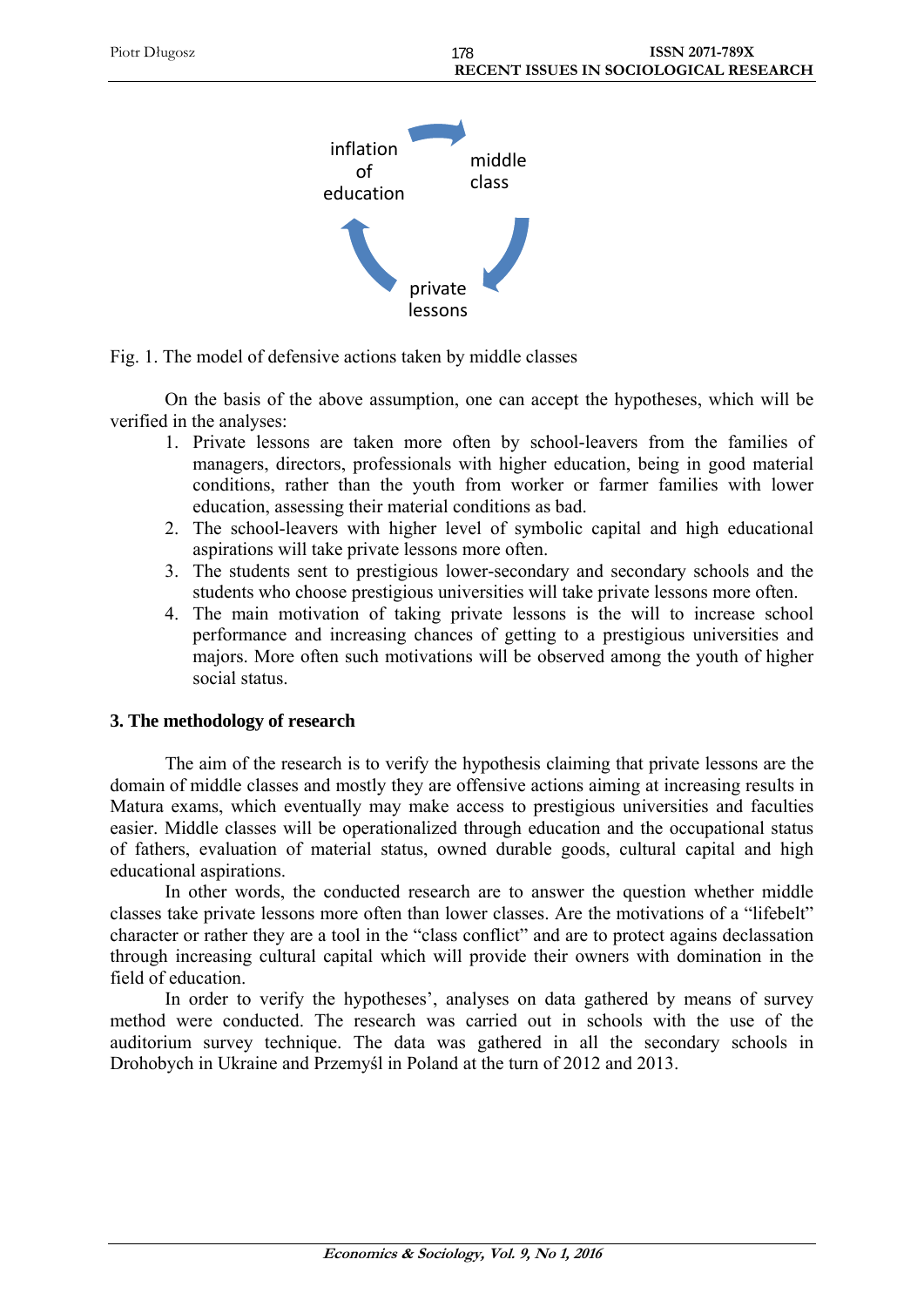| Piotr Długosz |                                        | <b>ISSN 2071-789X</b> |
|---------------|----------------------------------------|-----------------------|
|               | RECENT ISSUES IN SOCIOLOGICAL RESEARCH |                       |

1301 surveys altogether have been acquired – 717 in Przemyśl and 584 in Drohobych. The research can be perceived as a case study which shows the presence of mechanisms stimulating participation in private lessons in both countries<sup>4</sup>.

Obviously, one should bear in mind the limitations in making conclusions in such kind of research. Despite the fact that the research samples were of quota character, the gathered data cannot be perceived as representative for Polish and Ukrainian youth. One should bear in mind that both researched regions have common origin and once (during the period of partitions of Poland) belonged to Galicia and then to East Galicia, whereas at the time of Second Polish Republic, till 1939, to Lviv Voivodeship. One of the features of Galicia inhabitants was a strong drive for social advancement through education and giving an important value to higher education and culture. The influence of such imponderables can be seen up to now.

|                 | Poland    |         |              | Ukraine   |            |              |  |
|-----------------|-----------|---------|--------------|-----------|------------|--------------|--|
| <b>Sex</b>      | female    |         | male         | female    |            | male         |  |
|                 | 59        |         | 41           | 53        |            | 47           |  |
|                 | Secondary |         | Technical    | Secondary | Vocational | Technical    |  |
| Type of school  | school    |         | secondary    | school    | lyceum     | secondarysch |  |
|                 | (lyceum)  |         | school       | (lyceum)  |            | ool          |  |
|                 | 56        |         | 44           | 68        | 18         | 15           |  |
| Place of        | city      |         | countryside  | city      |            | countryside  |  |
| residence       | 33        |         | 67           | 52        |            | 48           |  |
| Socio-economic  | Low.      | Average | High         | Low       | Average    | High         |  |
| status          | 26        | 60      | 14           | 19        | 66         | 14           |  |
| Material status | Low       | Average | High         | Low       | Average    | High         |  |
|                 | 4         | 43      | 53           | 9         | 62         | 28           |  |
| School          | Low       | Average | Very<br>good | Low       | Average    | Very good    |  |
| achievements    | 23        | 53      | 24           | 16        | 51         | 33           |  |

Table1. The statistical description of research sample (in %)

*Source*: own research.

1

In *Table 1* a statistical distribution of variables characterizing the researched population is presented. In both countries in the research sample females prevail, more often they are secondary school (lyceum) students, whereas in Ukraine the prevalence of lyceum students over vocational school students is more noticeable. In Poland the students most often come from the countryside rather than the city, in the Ukraine this proportion is more even. The variable socio-economic status is a synthetic variable made for analytical purposes.

The respondents whose fathers had education above higher, were directors or presidents of a company or practiced a liberal profession and assessed their financial status as very good and good were included in the category of high status. In the category of average status there were school-leavers whose father were of secondary education, worked in services or had their own companies and assessed their financial status as average. In the category of lower status were students whose fathers had education lower than secondary,

<sup>&</sup>lt;sup>4</sup> The research was carried out with the help of dr Sławomir Solecki from the State Higher Vocational School in Przemyśl as well as prof. Svetlana Shchudlo and dr Iryna Mirczuk from the Drohobych University. The research was funded by The East European State Higher School in Przemyśl.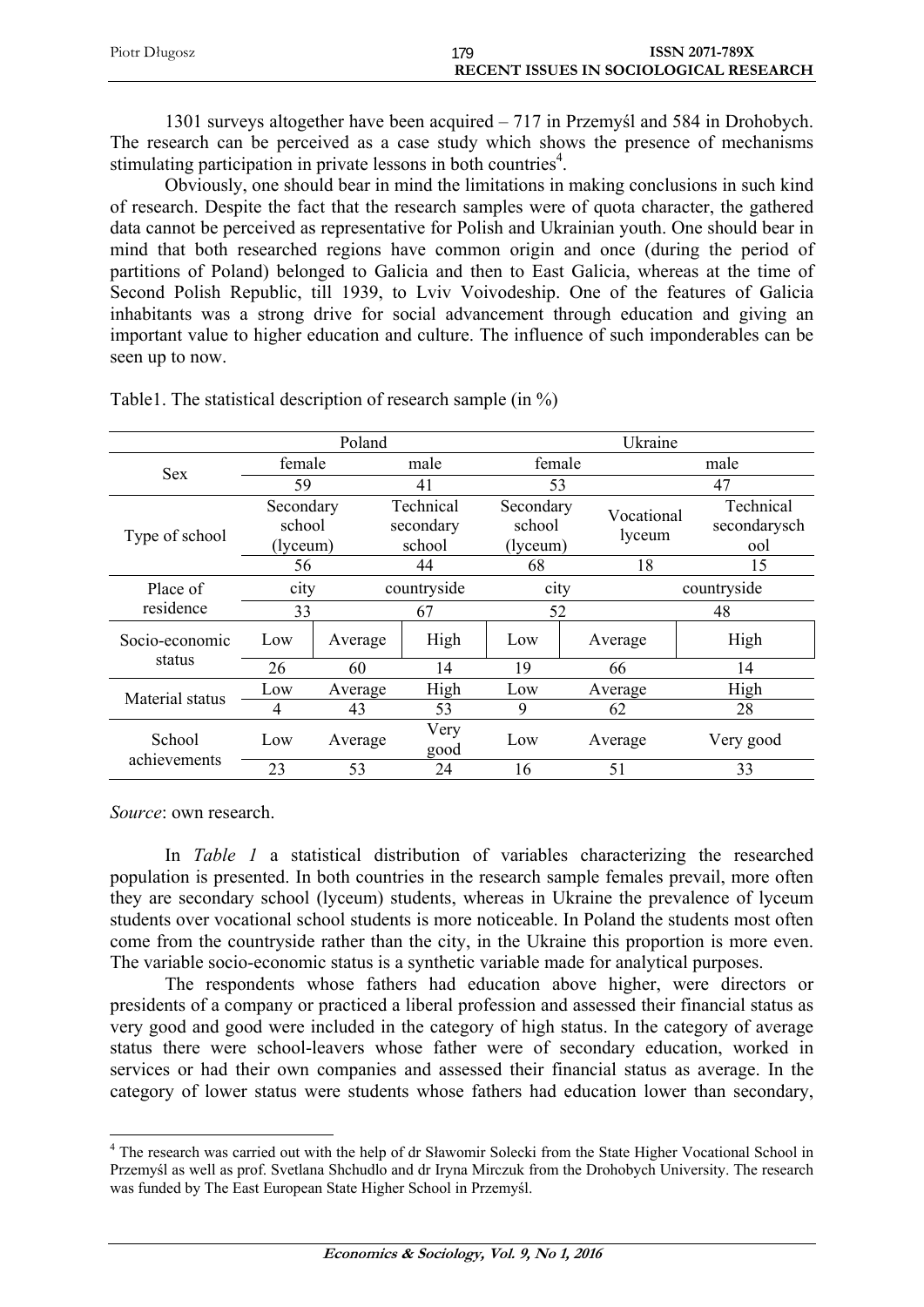| Piotr Długosz | 180                                    | ISSN 2071-789X |
|---------------|----------------------------------------|----------------|
|               | RECENT ISSUES IN SOCIOLOGICAL RESEARCH |                |

were unqualified workers, blue-collar workers, farmers, unemployed, retired or pensioners and assessed their financial status as bad or very bad. The majority of school-leavers in both countries belongs to the category of average status, which is an additional evidence for the existence of the middle class in both societies. In Poland the families were more often put into the category of lower status than in Ukraine. In Ukraine, on the other hand, the families were more often included in the category of middle status than in Poland. It is possible that such differences are caused by the difference in the system of education and those who have secondary education (according to Polish criteria) in Ukraine are classified as having higher education. It is a fact that we have societies of middle classes.

Similar case was with the financial status, the detailed division of which is as follows: Dishwasher was owned by 29% of Polish and 16% of Ukrainian houses, mobile phone by 98% of youth in Poland and Ukraine, plasma or LCD television by 77% Poles and 50% Ukrainians, personal computer by 79% of Poles and 78% of Ukrainians, laptop by 76% of Poles i 53% of Ukrainians, recreational allotments by 24% of Poles and 38% of Ukrainians, a car by 85% of Poles and 53% of Ukrainians, connection to the Internet by 92% of Poles and 82% of Ukrainians, a desk by 91% of youth in Poland and Ukraine, one's own room by 83% of Poles and 77% of Ukrainians.

In *Table 1*, in the category of material status there is a synthetic description of this variable. Financial status was divided into three categories: to the lower category belong respondents owning from 1 to 3 objects, to the middle one those who have 4 to 7 items and to the higher one those who possess 8 to 10 objects. The analysis of a variable constructed in such a way indicates that the families from which the youth originates are classified as average or high in the hierarchy of material status. In Ukraine the status is lower than in Poland.

In the final postition of *Table 1* an index of symbolic capital appears, thus a variable of school performance. School achievements were measured by average semester marks. In Poland the scale is from 1 to 6, in Ukraine it is from 2 to 12. The marks were reduced to three categories present in the table. For Polish data the following codes were used: from 1 to 3,4: average, from 3,5 to 4,4: good, above 4,5: very good. For Ukrainian data it was from 2 to 5: average, from 6-9 good, above 10: very good. On the basis of the data presented in *Table 1* one can conclude that among students average school performance prevails. Nevertheless, Ukrainian youth have higher percentage with the best school achievements and Polish youth with the lowest marks.

Finally, it is necessary to state that in Poland average fees depending on the subject and the teacher are from 25 to 60 PLN. In Ukraine extra lessons cost from 50 to 100UAH. Mathematics is 100UAH, Ukrainian and literature is 80UAH, whereas English is 50 UAH.

The analyses conducted in the article are of two-variable character and are based on percentage data differences included in the table. The results of the C-Pearson analysis with acceptable type I error  $\alpha \leq 0.05$ .

#### **4. Analysis of the results of the research**

<u>.</u>

62% of Polish school-leavers and 69% of Ukrainian ones admitted participating in private lessons. The data shows that more than a half school-leavers from both countries took part in private lessons. In the research carried out in 2015 in Eastern and Western Poland, private lessons were taken by 69% of students<sup>5</sup>. In Ukraine, in Drohobych, 77% of respondents claimed taking extra lessons, 61% in Uzhorod and 64% in Kharkiv.

<sup>&</sup>lt;sup>5</sup> In Poland the research was carried out in 2015 in Przemyśl, Rzeszów, Racibórz, ZielonaGóra, Słubice. The research sample consisted of 2989 school-leavers.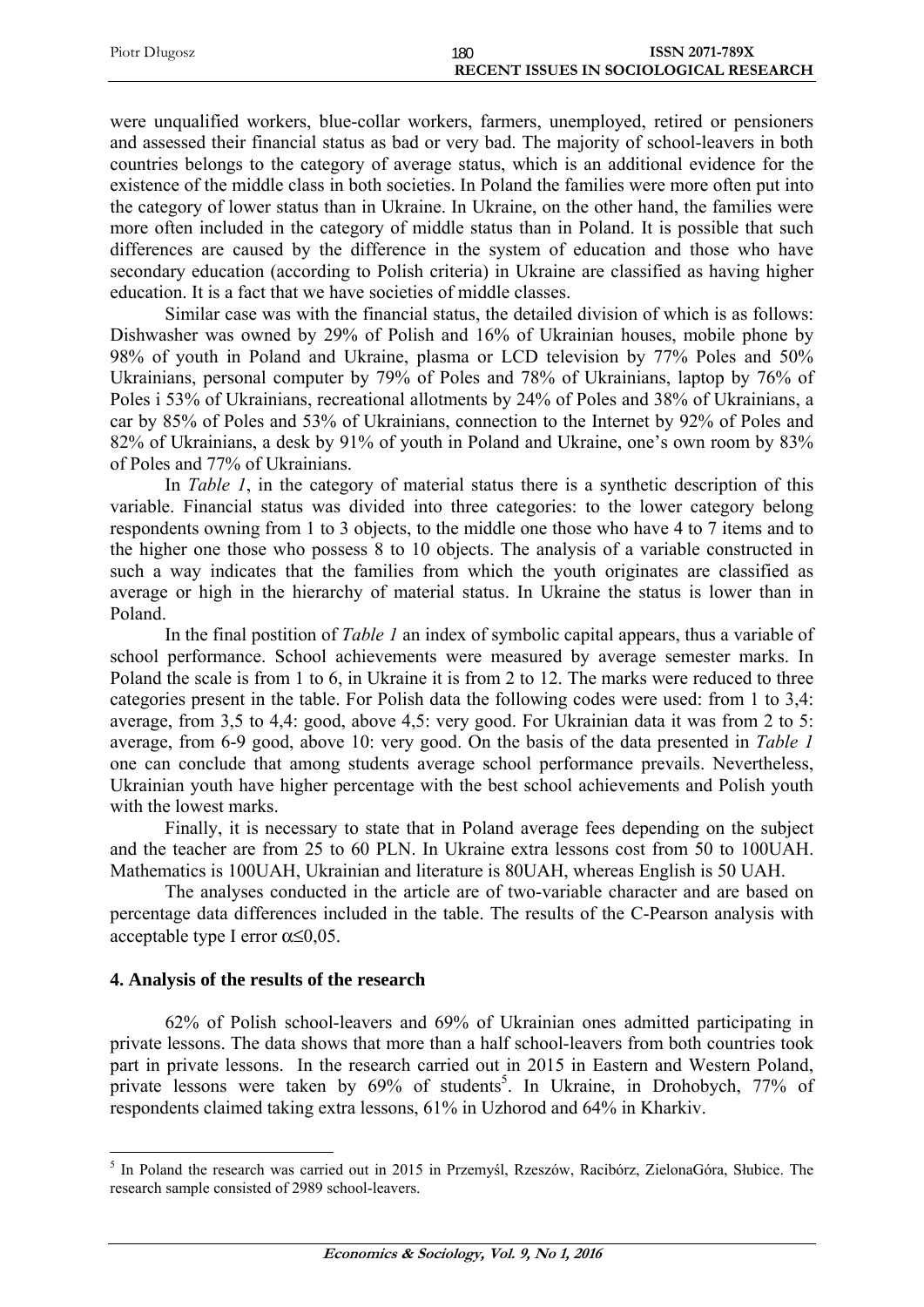| Piotr Długosz | 181                                    | <b>ISSN 2071-789X</b> |
|---------------|----------------------------------------|-----------------------|
|               | RECENT ISSUES IN SOCIOLOGICAL RESEARCH |                       |

In Poland 60% of boys and 64% of girls attended private lessons, whereas in Ukraine the number was 60% for boys and 76% of girls. In Poland 57% of youth from the city and 70% from rural areas took part in private lessons. In Ukraine 82% of city inhabitants and 55% of respondents living in rural areas participated in private lessons. In Poland private lessons were attended more often by the lyceum students (73%) than professional technical school students (47%). In Ukraine extra lessons were attended by lyceum students (83%), less often by professional technical school (45%) and vocational lyceum (36%).

The analyses indicate that among school-leavers in Poland sex influences participating in private lessons at a small extent. In Ukraine private lessons are taken more often by girls (the difference of 16 percentage points). The place of residence is of major importance in both countries. In Poland the difference between city and rural areas is 13 percentage points, whereas in Ukraine the difference is bigger (27 percentage points). In both countries the lyceum students were the most involved in participating in private lessons, and the students of professional technical schools and vocational lyceums (Ukraine) turned out to be less involved.

The observed differences in taking part in private lessons confirm the theoretical presumptions. It seems that middle classes are present more often in the city than in rural areas. More often the representatives of middle class send their children to lyceums rather than professional technical schools, as learning in lyceum gives better chances for enrolling for prestigious universities. A confirmation of this thesis is present upon introducing the control variable of social status into the analyses. In Poland among youth of higher status private lessons were taken by 84% of students in the city and 84% of students in rural areas. In Ukraine among school-leavers of higher status extra lessons were taken by 98% of city inhabitants and 93% of people from rural areas. Middle classes attend private lessons equally irrespective of the place of residence.

The influence of sex on participating in private lessons observed in Ukraine is a result of traditional attitude towards socio-occupational roles among lower classes. For women more often a longer educational career path ending up in a university is prepared, whereas for men more often it is a shorter one which provides a particular job and employment. Upon introducing the control variable of social status, among Polish school-leavers of higher status private lessons were taken by 88% of girls and 83% of boys.

In Ukraine, in the highest category of status, 96% of boys and 96% of girls took private lessons. The conclusion is that middle classes equally attach importance to education, regardless of child's sex. The sex effect disappears when the variable of father's education is introduced into the analyses.

Along with the increase of fathers' education, the youth's participation in private lessons increases. The analyses in *Table 2* indicate that education investments increase when fathers have non-university level post-secondary education or higher education. On this level in both countries activities in favour of educational investments are revealed.

| Education         | Poland | Ukraine |
|-------------------|--------|---------|
| Primary           | 36     | 63      |
| Vocational        | 51     | 55      |
| Secondary         | 68     |         |
| Post-secondary    | 80     | 84      |
| Bachelor's degree | 83     | 92      |
| Master's degree   |        |         |

Table 2. Private lessons and father's education (in %)

Poland r=0,296, Ukraine  $r=0,293$ *Source*: own research.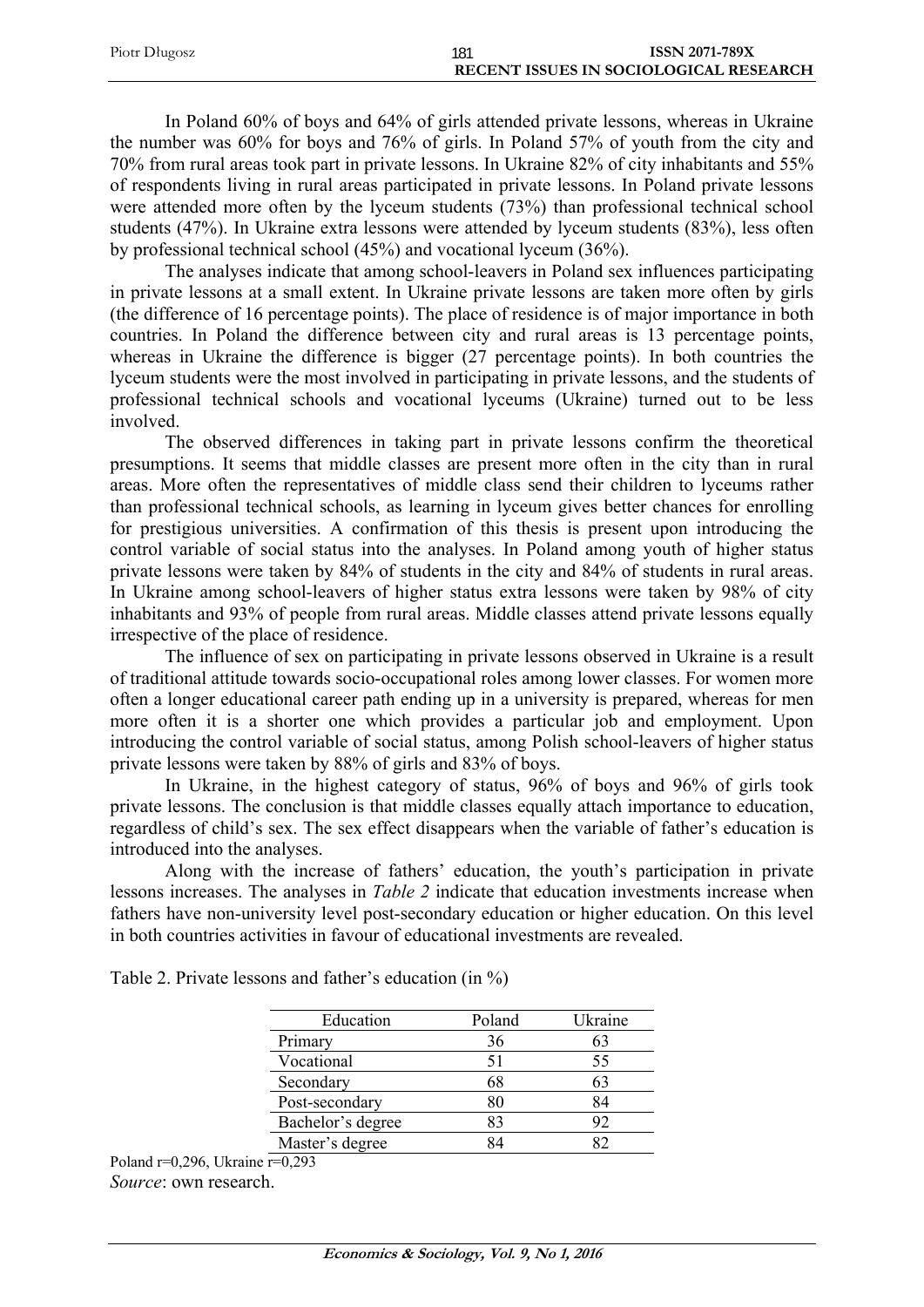| Piotr Długosz | 182                                    | ISSN 2071-789X |
|---------------|----------------------------------------|----------------|
|               | RECENT ISSUES IN SOCIOLOGICAL RESEARCH |                |

Apart from education, profession, professional status and ocupation may determine belonging to the middle class. Profession is the most articulate attribute of the middle class (Domański, 1994). It is a relatively capacious category, to which white-collar workers as well as owners of small and medium-sized enterprises may belong. In the following research the profession was measured in terms of father's occupation.

| Occupational status                                             | Poland | Ukraine |
|-----------------------------------------------------------------|--------|---------|
| Director, president of an enterprise, government official       | 75     | 85      |
| Specialist with higher education, liberal profession            | 86     | 87      |
| Technician or specialised administrative or office worker       | 77     | 92      |
| White-collar worker of a lower rank (secretary, cashier, clerk, | 53     | 77      |
| telephone operator)                                             |        |         |
| Owner of a private enterprise                                   | 77     | 86      |
| Employed in trade or services                                   | 59     | 86      |
| Unqualified worker                                              | 59     | 47      |
| Qualified worker                                                | 50     | 51      |
| Farmer                                                          | 43     | 50      |
| Unemployed                                                      | 68     | 56      |
| Retired, pensioner                                              | 53     | 53      |

Table 3. Private lessons and fathers' occupational status (in %)

Poland  $r=0,249$ , Ukraine  $r=0,357$ *Source*: own research.

The data included in *Table 3* confirms the supposition that fathers who scored higher in occupational hierarchy tend to send their children to private lessons more often.

The collected data shows that in both countries the situation is similar. Middle-class families try to provide a better future for their children through education supported by private lessons. Lower classes because of many reasons (lack of money and aspirations) fail to take such steps or do it far less often. The conducted analyses indicate that the biggest number of youth from middle classes participate in private lessons. It is possible that the relative deprivation effect, which means that the parents placed in lower segments of the middle class on the one hand have stronger fears connected with declassation, but on the other hand they know, that those from upper factions have bigger income, higher prestige, and this is what they want for their children. Lower factions of the middle class in Ukraine more often invest in private lessons than their equivalents in Poland, which may be caused by the fact that the system of state studies is partly fee-free and partly one has to pay for their education. Around 50% of vacancies in state universities are vacancies for which one has to pay the fee. The higher the school performance, the bigger chances one has to get to a fee-free vacancy. The exam system is test-based and since it was introduced, the number of private lessons increased (Borodchuk, 2011). In other words, it is worth to invest in private lessons, as the further studies will eventually be cheaper. Yet another factor characterising the middle class is the economic capital. It is assumed that richer people want to secure their children's future through educational investments. One should bear in mind that private lessons are expensive and the family that wants to send their children to extra has to possess financial resources.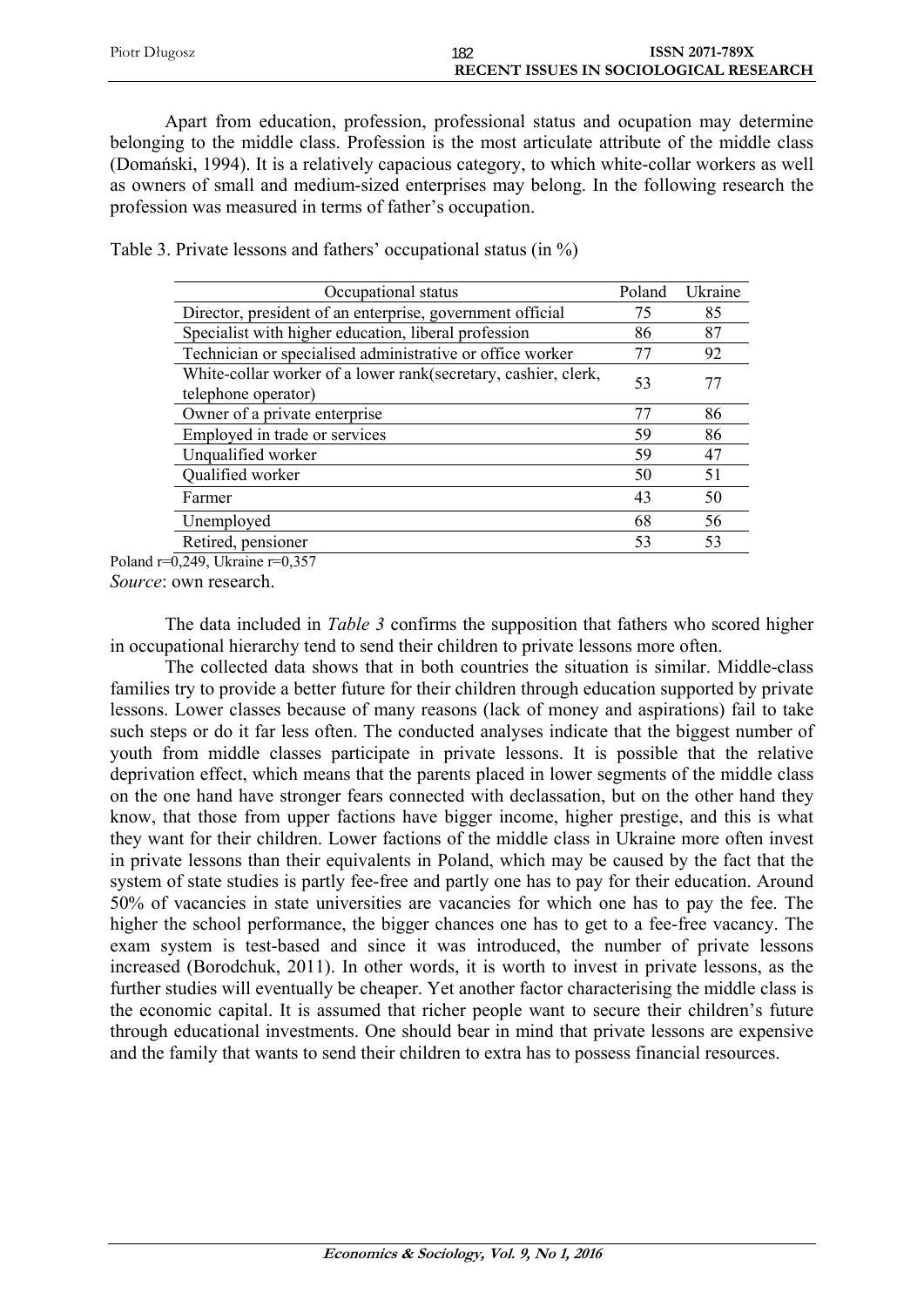| Evaluation of financial status                                                                              | Poland | Ukraine |
|-------------------------------------------------------------------------------------------------------------|--------|---------|
| We live a modest life, we cannot afford even basic needs                                                    | 36     | 44      |
| We live a modest life, we have to manage our finances<br>frugally                                           | 41     |         |
| We live an average life, we can afford basic needs, but<br>we have to save money for more serious purchases | 57     | 64      |
| We live a good life, we can afford many things without<br>particular savings                                | 72     |         |
| We live a very good life, in comparison to others we can<br>afford luxury                                   | 74     |         |

Table 4. Private lessons and evaluation of financial status (in %)

Poland  $r=0.214$ , and Ukraine  $r=0.239$ *Source*: own research.

In both countries, as shown in *Table 4*, private lessons are taken most often by schoolleavers who assess their life status as high. In Ukraine, among school-leavers from the richest families private lessons are taken almost by everyone. Middle classes invest in education and these investments are proportional to owned financial resources. Moreover, as shown by the analyses, even the youth from poorer families attend private lessons; nevertheless, their participation in them is definitely less common. It can be said that in Ukraine richer parents invest in private lessons more often, which may be a result of the desire for high achievements, which in turn provide fee-free places in universities. This is confirmed by the correlation quotients.

Yet another attribute of the middle class is wealth and holdings. Not only should one have the sense of one's superiority and affluence, but also the success needs to be demonstrated, as this gives respect. Therefore, wealth and holdings also determine belonging to middle classes.

In both groups of school-leavers (*Table 5*) the influence of financial status on participation in private lessons is shown.

| Material status | Poland | Ukraine |
|-----------------|--------|---------|
| Low             |        |         |
| Average         |        |         |
|                 |        |         |

Table 5. Private lessons and household goods (in %)

Poland r=0,199, Ukraine  $r=0.178$ *Source*: own research.

The conducted analyses confirmed that along with the increase of financial status, the number of people participating in private lessons grows. It is possible that along with other symptoms of belonging to the middle class, extra lessons may be an indicator of material well-being and at the same time they may show that the families are provident and care about their children's future by providing them with extra lessons, which may make their start in a life easier.

To sum up, the analysis of variables: education, occupational status, economical status has shown that the school-leavers from families of better education, higher financial and occupational status take private lessons more often. Therefore, as it was assumed, middle classes are the lifeblood of private lessons market in Poland and Ukraine.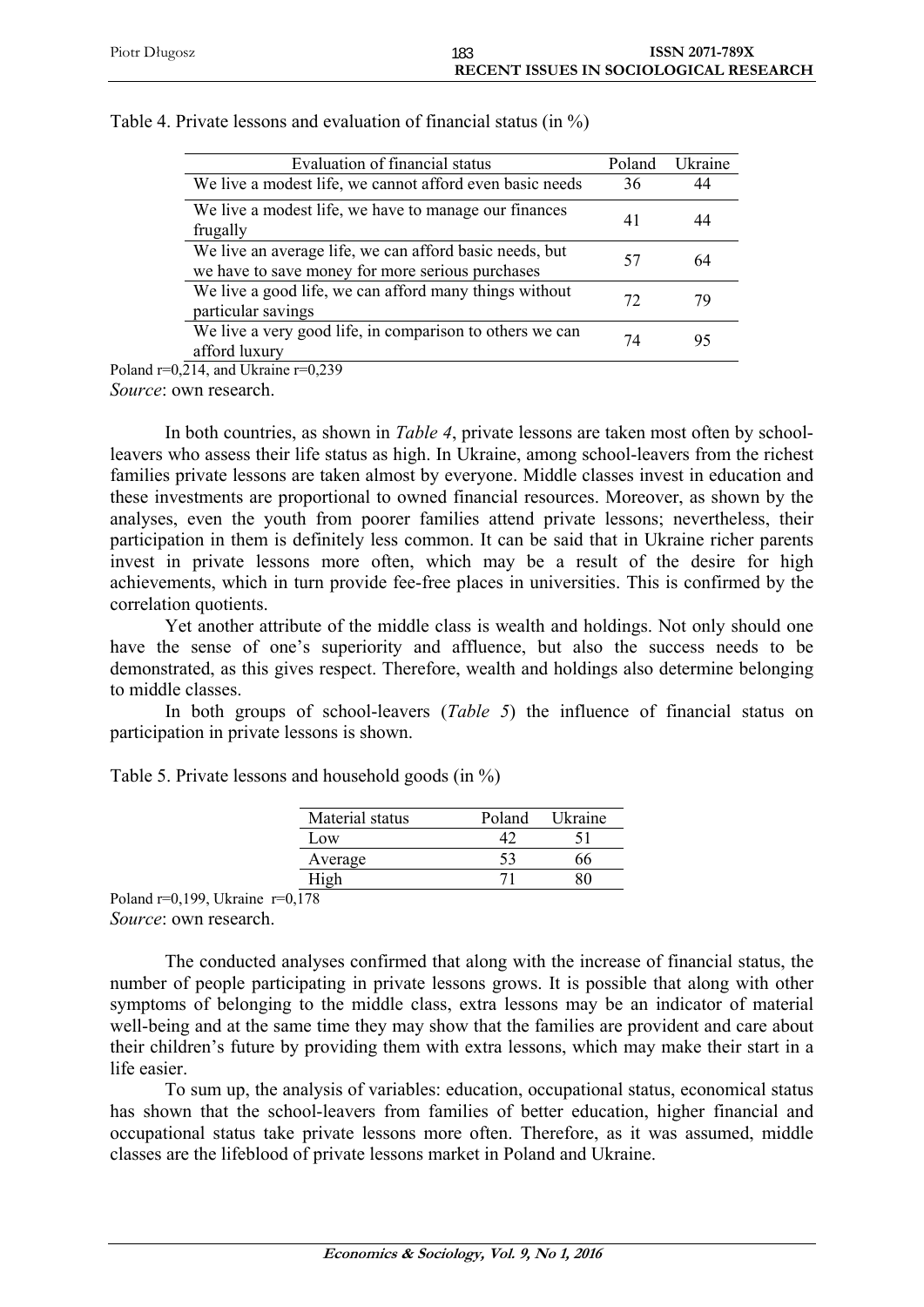| Piotr Długosz | 184                                    | <b>ISSN 2071-789X</b> |
|---------------|----------------------------------------|-----------------------|
|               | RECENT ISSUES IN SOCIOLOGICAL RESEARCH |                       |

On the one hand, belonging to middle classes is indicated by education, income and occupational status. On the other hand, middle classes possess linguistic and cultural capital. For the sake of this paper two capitals – linguistic and cultural – will be used. The first one is marked by language competence, knowledge which has influence on school achievements. The second one is represented by such objects as paintings, books, works of art (Bourdieu, 2005). The indicator of the first one are average marks and the second one is measured by the number of books.

The results of the research (*Table 6*) show that in both countries private lessons are taken more often by students with higher marks, thus the ones with better linguistic capital. This observation confirms the thesis that the aim of private lessons is to increase advantage of middle classes in the education sphere.

On the basis of analysed data it can be said that in Poland, similarly to Ukraine, private lessons aim at giving educational advantage to better students.

Table 6. Private lessons school achievements (in %)

| School achievements  | Poland | Ukraine |
|----------------------|--------|---------|
| Low                  |        |         |
| Average              |        |         |
| Very good            |        |         |
| $\sim$ $\sim$ $\sim$ |        |         |

Poland  $r=0.166$ , Ukraine  $r=0.360$ *Source*: own research.

The results of the analyses among both groups indicate (*Table 7*) that along with the increase of home library the number of private lessons participants increases. By this means the hypothesis that the students with higher cultural capital take private lessons is confirmed.

Table 7. Private lessons and the number of books in home library (in %)

| Number of books | Poland | Ukraine |
|-----------------|--------|---------|
| $0-10$          | 54     |         |
| $11 - 25$       | 42     | 48      |
| $26 - 100$      | 57     | 65      |
| 101-200         | 70     | 79      |
| 201-500         | 71     | 89      |
| Above 500       |        |         |

Poland r=0,188, Ukraine  $r=0,275$ *Source*: own research.

Summing up the collected observations it may be concluded that the observations indicate the connection between cultural capital and attending private lessons. Middle classes compete in the educational field for future status. Taking into consideration the fact that linguistic and cultural capital accompanies middle classes, the students with higher symbolic capital tend to attempt to increase it more often.

Middle classes are characterised by appropriate ethos, lifestyle and life orientation. Aiming at success, individualism, determination and being prestige-oriented are typical for the middle class members. Assuming that middle classes are meritocracy-oriented, one should suppose that higher level of educational aspirations will be in a crucial relation to participation in private lessons. Mutual relationship between aspirations and private lessons may confirm the thesis which claims that the modern field of competition for status is education.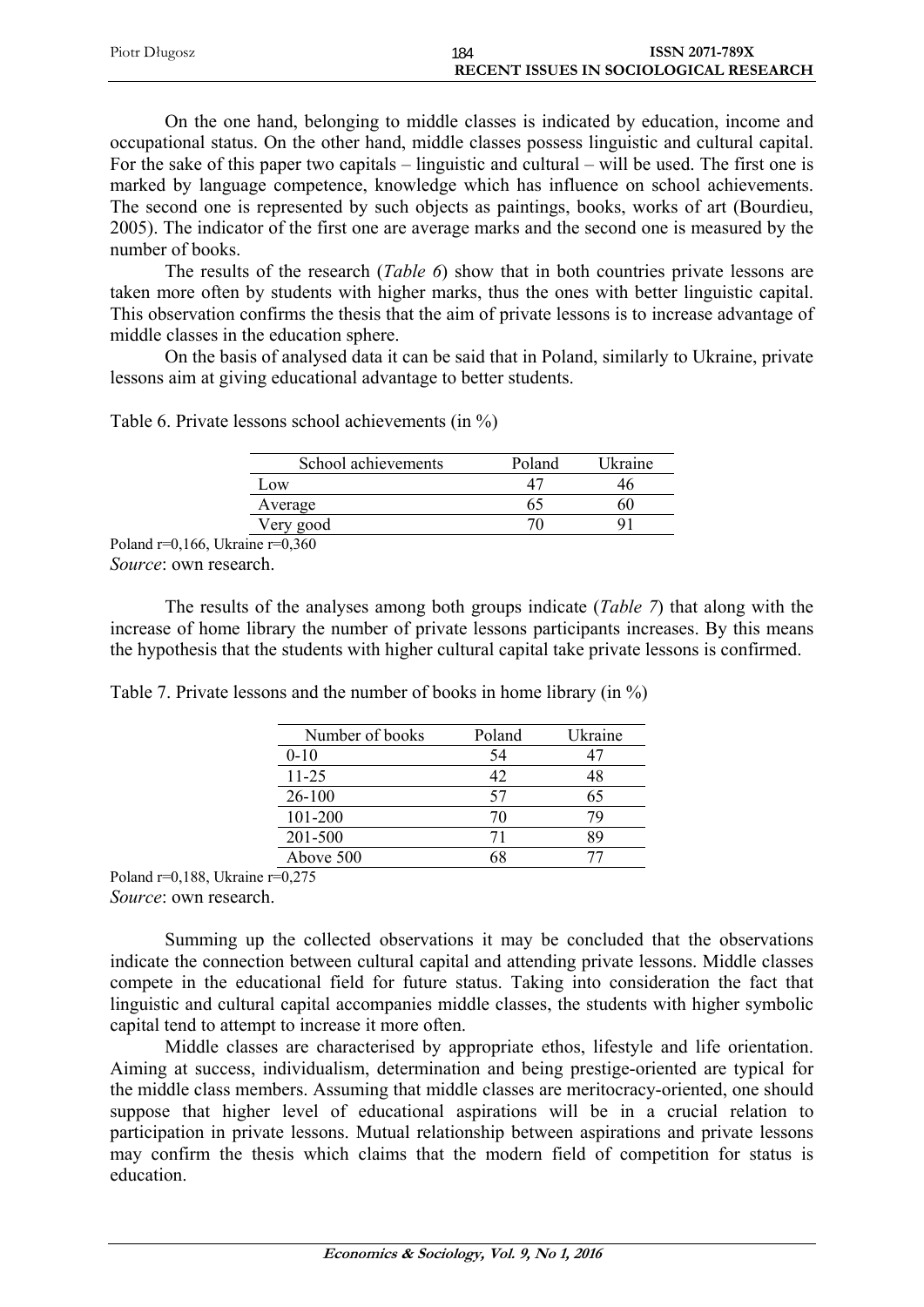| Level of educational aspirations | Poland | Ukraine |
|----------------------------------|--------|---------|
| Post-secondary schoold           | 55     | 30      |
| Bachelor's degree                | 63     | ንስ      |
| Master's degree                  |        |         |
| Ph D                             |        |         |

Table 8. Private lessons and the level of educational aspirations (in %)

Poland r=0,136, Ukraine r=0,324 *Source*: own research.

The data presented in *Table 8* shows that along with further level of educational aspirations the number of private lessons participants increases. The level of aspirations can be measured by the prestige of a university desired by school-leavers. The prestige of a university can be determined by the place in which it is situated. It is assumed that prestigious universities are situated in metropolises, whereas the worse ones are of local or regional character<sup>6</sup>. Here a thesis that in the field of education in secondary schools there is a fight for access to prestigious fields of education, which may provide diplomas of higher value is confirmed.

Table 9. Private lessons and desired place of studying (in %)

| Place of studying         | Poland | Ukraine |
|---------------------------|--------|---------|
| Przemyśl/Drohobych        | 49     |         |
| Other city in the region  | 70     |         |
| Rzeszów/Lviv              | 58     |         |
| A big city in the country | 79     |         |
| Abroad                    |        |         |

*Source*: own research.

1

The data presented in *Table 9* confirms that the choice of a university is connected with participation in private lessons.

In both cases taking extra lessons aims at helping with increasing chances of getting an index of a prestigious university away from one's place of residence. The students who plan to study in a large university where there is a bigger competition have to increase their cultural capital. Middle classes perceive the system of education as a field of competition for social status. This competition is of global character, as it will take place on global labour market.

One should bear in mind that the main factor of increase in participation in private lessons by the youth from middle classes is the inflation of education. The inflation influences the youth from middle classes to enroll for a more prestigious university in order to maintain their social status.

It is possible that a crucial trigger for educational investments may be a desire to stand out in social hierarchy. In the age of mass higher education only prestigious education may be valued by the society. That is why middle classes tend to send their children to prestigious schools more often and at the same time they will aim at maximizing their cultural capital.

<sup>&</sup>lt;sup>6</sup> Such information is included in the ranking in Perspektywy. The top twenty universities are situated in metropolies. Universities ranking,

http://www.perspektywy.pl/portal/index.php?option=com\_content&view=article&id=1593:rsw2014&catid=139 &Itemid=287&idRanking=1 [accessed on 1.08.2014].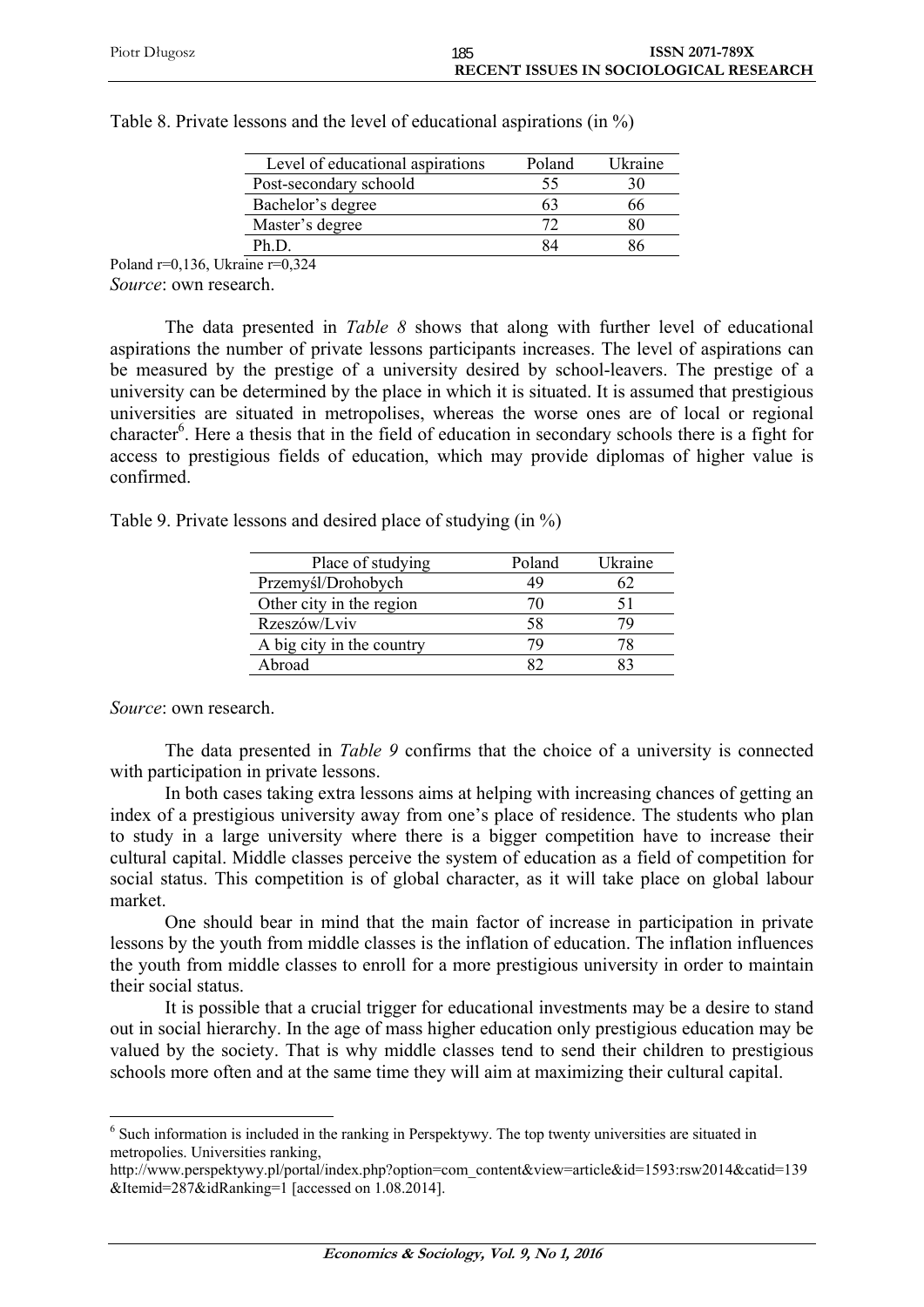| Piotr Długosz | 186 | <b>ISSN 2071-789X</b>                  |
|---------------|-----|----------------------------------------|
|               |     | RECENT ISSUES IN SOCIOLOGICAL RESEARCH |

The assumption that private lessons aim at providing educational advantage and getting to a better and more prestigious university was verified in both groups of schoolleavers as well by categorising the universities chosen by them in terms of prestige<sup>7</sup>.

The analyses presented in *Table 10* show the influence of the preferred category of universities (according to prestige) on participating in private lessons.

Table 10. Private lessons and category of university (in %)

Poland r=0,237, Ukraine r=0, 230 *Source*: own research.

<u>.</u>

More frequent attendance in private lessons by school-leavers with high educational aspirations (choosing better universities) may indicate the will to increase status and using it as a means which may allow for getting to a prestigious university, which may be exchanged to a high socio-occupational position.

To sum up, the conducted analyses show that private lessons are taken mainly by school-leavers of high socio-economic status, equipped with cultural capital, having high educational aspirations and allocating ambitions in prestigious universities. In the context of the gathered data it can be concluded that the functions of private lessons are of offensive character and aim at getting educational advantage among middle classes.

The gathered data also allows for verification of this hypothesis. In the questionnaire a question about motivations responsible for taking private lessons by school-leavers was asked. An index of socio-economic status which is also an independent variable was prepared. Moreover, the index serves as an indicator of belonging to a given class. In the index, the education, father's occupational status and the evaluation of material status was included<sup>8</sup>.

| Motivation                                                        |     | Poland  |      |     | Ukraine |      |
|-------------------------------------------------------------------|-----|---------|------|-----|---------|------|
|                                                                   | Low | Average | High | Low | Average | High |
|                                                                   |     |         | 4    |     |         |      |
| I want to achieve as high as<br>possible result in Matura<br>exam | 56  | 67      | 83   | 60  | 70      | 89   |
| I want to get to a desired<br>university                          | 19  | 34      | 44   | 52  | 60      | 73   |

Table 11. Motivation for taking private lessons in the categories of socio-economic status (in  $\frac{9}{2}$ 

 $<sup>7</sup>$  Thanks to the question about which university was chosen by the respondent there was a chance of identifying</sup> a particular university. On the basis of it, with the use of a ranking in Perspektywy from 2014, a ranking of categories of universities chosen by respondents was made. To the A category belong the top ten universities from the ranking, to the B category belong the remaining categories, whereas to the C category belong all the state higher vocational schools and private universities.

Identical classification was made for Ukrainian data. The universities in Lviv, Kiev, Medical Universities and Mohylan Academy were favoured. These universities belong to the A category. To the B category belog remaining universities in big cities. To the B category belong local universities and private universities.

The distribution of the socio-economic variable is in *Table 1*, and the description of its construction is under the table.

 $9<sup>9</sup>$  The sum of the data is not 100, as there was more than one possible answer.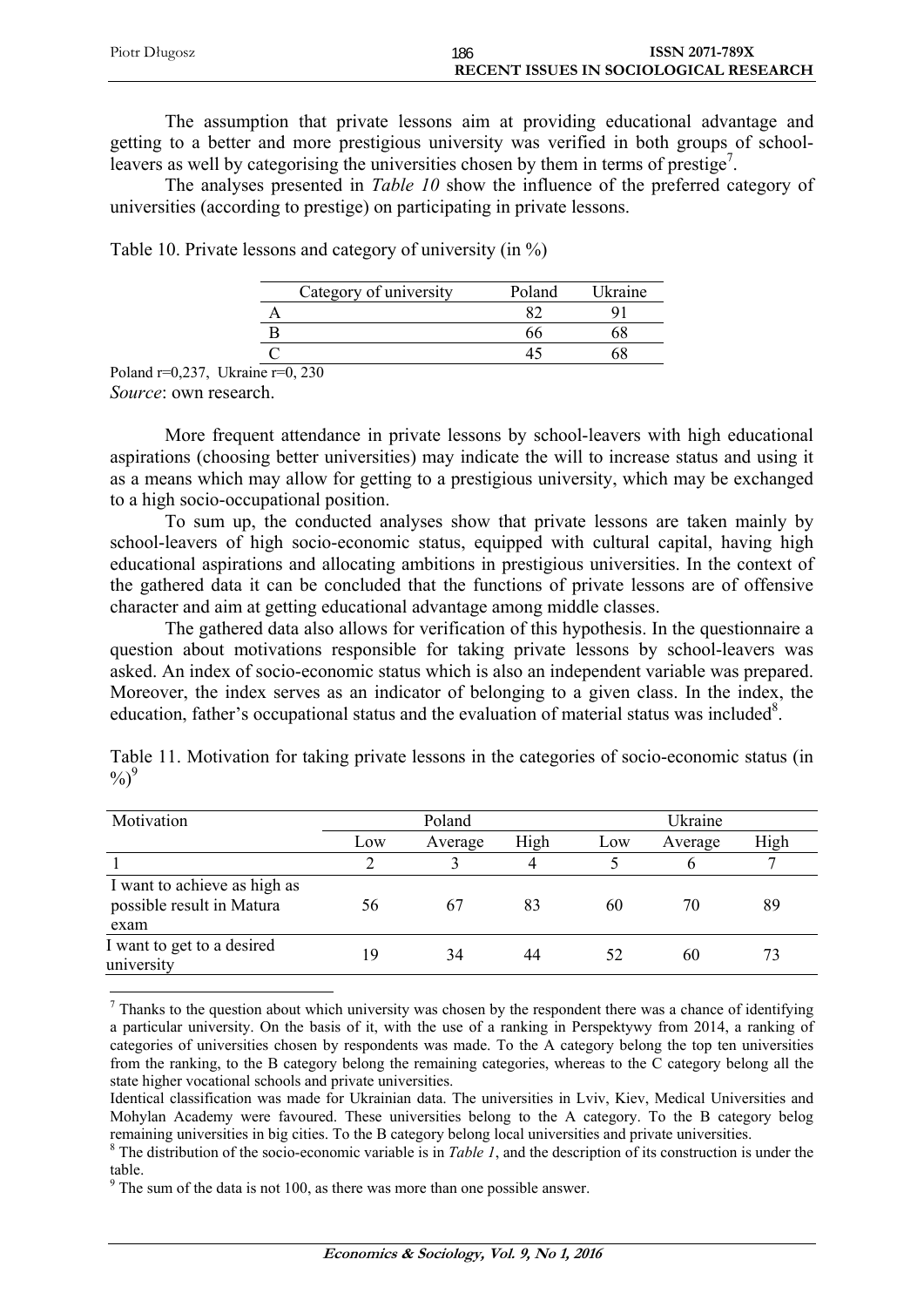|                                                                                                                 |    |                |          |          |          | RECENT ISSUES IN SOCIOLOGICAL RESEARCH |
|-----------------------------------------------------------------------------------------------------------------|----|----------------|----------|----------|----------|----------------------------------------|
|                                                                                                                 |    |                |          |          |          |                                        |
|                                                                                                                 | 2  | 3              | 4        | 5        | 6        |                                        |
| I was not learning fluently<br>and therefore I lack<br>knowledge                                                | 37 | 32             | 14       | 17       | 15       | 19                                     |
| I want to know more than I<br>was taught at school                                                              | 13 | 10             | 13       | 21       | 18       | 10                                     |
| Teacher's suggestion                                                                                            | 3  | $\overline{2}$ |          | 4        | $\Omega$ | $\theta$                               |
| Parents influence                                                                                               |    | 3              | 9        | 14       | 5        | 0                                      |
| Most of my friends take<br>private lessons                                                                      |    | $\Omega$       | $\Omega$ | $\theta$ | $\theta$ | $\theta$                               |
| The teachers were teaching<br>insufficiently, they did not<br>care about whether they share<br>knowledge or not | 30 | 31             | 22       | 4        | 9        | 3                                      |
| Other                                                                                                           | 9  | $\overline{2}$ | 3        | 8        |          | $\theta$                               |

Piotr Długosz **ISSN 2071-789X** 

187

*Source*: own research.

The conducted analyses in Polish and Ukrainian data (*Table 11*) indicate that improving Matura exam results is desired by the students of average and higher status in both countries. Yet another motivation indicated by the students was a desire to get to a dream university. In Poland as well as in Ukraine the representatives of the middle class selected this option more often. This choice is more common among Ukrainian youth. It is possible that bigger attention being paid to this is a result of the fact that the number of fee-free vacancies is limited. In Poland, apart from medicine degree and a few other majors, it is possible to get to a given university without major obstacles. The school-leavers of low and average status more often indicated that they lack necessary knowledge and have to participate in private lessons. Among Ukrainian youth this problem was indicated less often and there were no bigger differences among status groups. It is possible that in Ukraine it is easier to fulfill schooling obligation, especialy if one uses bribery, which was mentioned by students in the research (Izdebska-Długosz, 2015). In Poland one either has the knowledge and passes the exam, or repeats the whole year. Therefore the ones with lower cultural capital has to complement the capital. The option "I want to know more" was indicated less often. Therefore we can speak of the autotelic knowledge. Among Polish school-leavers it is a rare phenomenon and the socio-economic status has no influence on it. Amon Ukrainian students it occurs more often and surprises a bit, as is observed more often among students of lower status. Is it the fact that in this particular case extra lessons are of compensational character? Teachers do not interfere in the private lessons market. Only among lower classes in both countries they suggest such a solution. A bit more often students are motivated by their parents to take private lessons. In Poland more often in the upper faction of the middle class, in Ukraine in lower faction. These may be different situations – those from the upper classes motivate to develop oneself, whereas those from the lower classes seek help for their children. Most interesting is the last motivation, which indicates that only young Poles complain about teachers doing their job not very well, and because of teachers' failures they have to participate in private lessons. Ukrainian youth has no problem like this or does not want to put the blame on their teachers (one should bear in mind that the research was conducted in schools with the presence of the teachers).

The research conducted among Ukrainian students in the Podkarpacie region indicates that main motivations for taking private lessons were achieving the best possible result in the Matura exam (68%) the desire to get to a dream university (41%), gaining more knowledge that the one taught at school (28%), teachers doing their job not very well (12%), not learning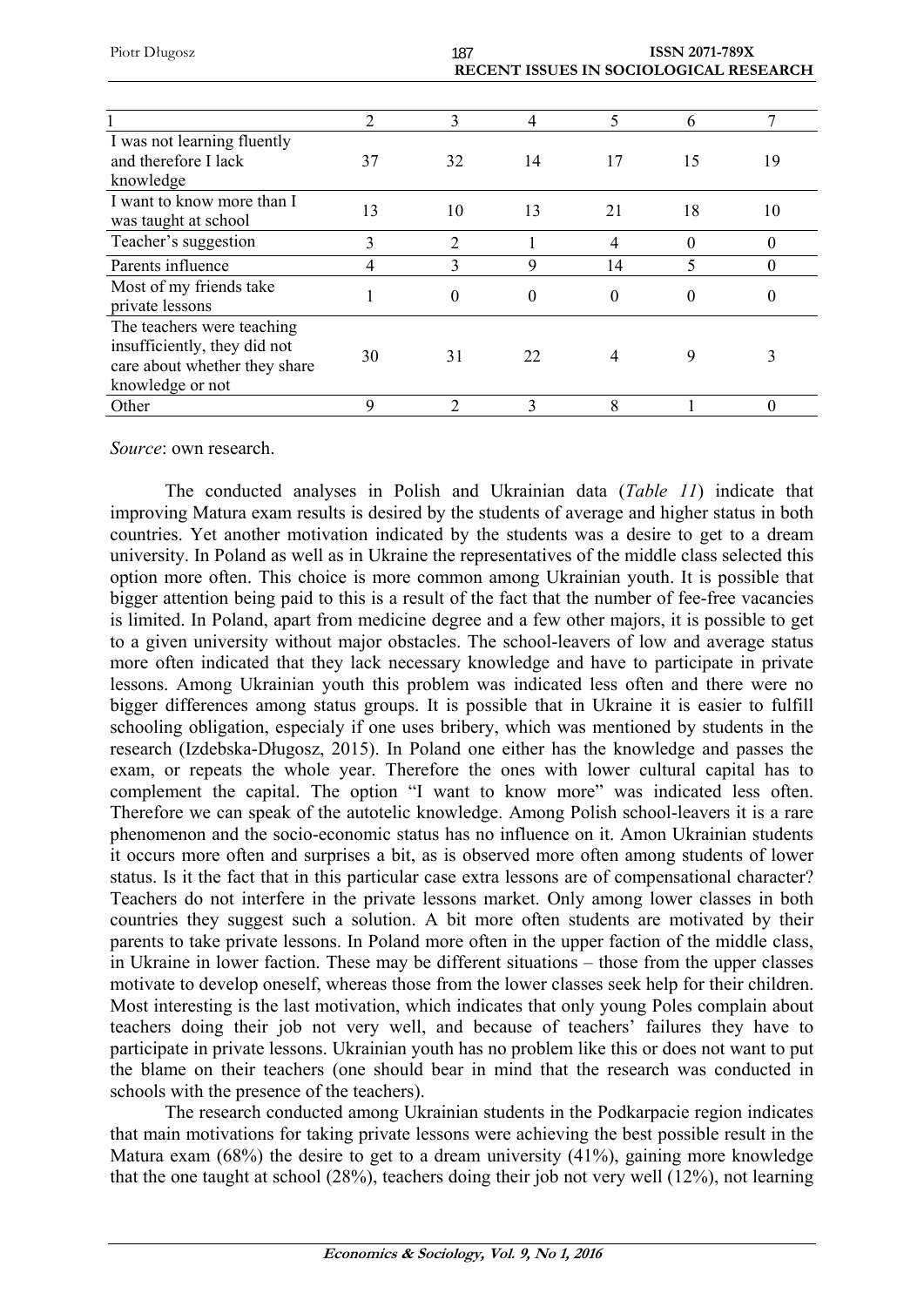| Piotr Długosz | 188                                           | <b>ISSN 2071-789X</b> |
|---------------|-----------------------------------------------|-----------------------|
|               | <b>RECENT ISSUES IN SOCIOLOGICAL RESEARCH</b> |                       |

and thus lacking knowledge (10%) (Długosz, 2015). As one can see, teachers doing their job not very well was on the fourth place as a reason for taking private lessons.

By this means the assumption that private lessons are taken in order to increase school performance, thanks to which one can get to a dream university is confirmed. Extra lessons to increase their school achievements, thanks to which they will get access to prestigious faculties. The gathered observations confirm prior assumptions that extra lessons are offensive activities and allow middle classes for getting educational advantage. In both countries a similar mechanism is observed. In Poland it is even more noticeable. Schoolleavers of high status perceive private lessons as a "lifebelt", thanks to which they can avoid the "oppression" of symbolic violence of school. The youth from middle classes, by preparing for the most important battle on the field of education, which is the Matura exam, enrich the cultural capital by means of private lessons. Matura exam is not the aim, as in the case of the youth from lower classes, but it is just the beginning of their way to social apex. Nevertheless, under the condition that during this most important battle the competition will be defeated.

#### **Summary**

At the beginning it is necessary to mention the limits in such a type of research again. First of all, the research was of survey character and consider only noticeable elements of this phenomenon. Qualitative studies on this subject matter would be necessary. Secondly, the research was conducted in the specific region of former Galicia, which limits the extent of theses stated herein. Furthermore, this is not a representative research, yet the one conducted on probability samples, i.e. quota samples. One should also bear in mind the institutional differences of the system of education in Poland and Ukraine. In Ukraine the studies are partly obliging students to pay the fee, and high Matura examination results allow for high position in the enrollment ranking. Therefore private lessons pay back, as thanks to them one can get access to fee-free studies. There are also claims that the system of education is dysfunctional and the society has to care about their children's education on their own. Therefore, thanks to private lessons, society deals with this issue on its own.

Despite the enumerated limitations, there are many similarities among the youth from both countries and one may conclude that private lessons are the domain of the youth from the middle classes. In this case not only is it about the practice of the students, but also their families, which take part in the game with their capital in the field of education. The sole metaphor of a game assumes that there are players and prizes to win. Therefore, it is assumed *a priori* that the partakers will aim at winning by using different strategies. The representatives of middle classes take part in the race for high social positions. The aim is clear – get into the best educational subfields, in which one takes part in sharing the best life chances. Defeating competition, search of prestige, securing oneself against declassation constitute additional motivation for maximising cultural capital. The truth of these tropes is confirmed also by other researchers (Southgate, 2009; Zhang, 2013; Oller & Glasman, 2013).

On the basis of the gathered data it may be assumed that the egalitarisation of educational system activates defensive reactions of middle classes, which are endangered by losing their status because of opening educational channels of social mobility. In order to defend themselves against social declassation, middle classes are forced to activate their economic resources and to increase investments in education. One of the indicators of the intensification of educational activities are private lessons.

This phenomenon, as proved by the following research, fits in adaptation strategies of the Central East Europe societies undergoing transformation. In both countries the mechanisms are similar. Entering the market of free education, the increase of meritocratic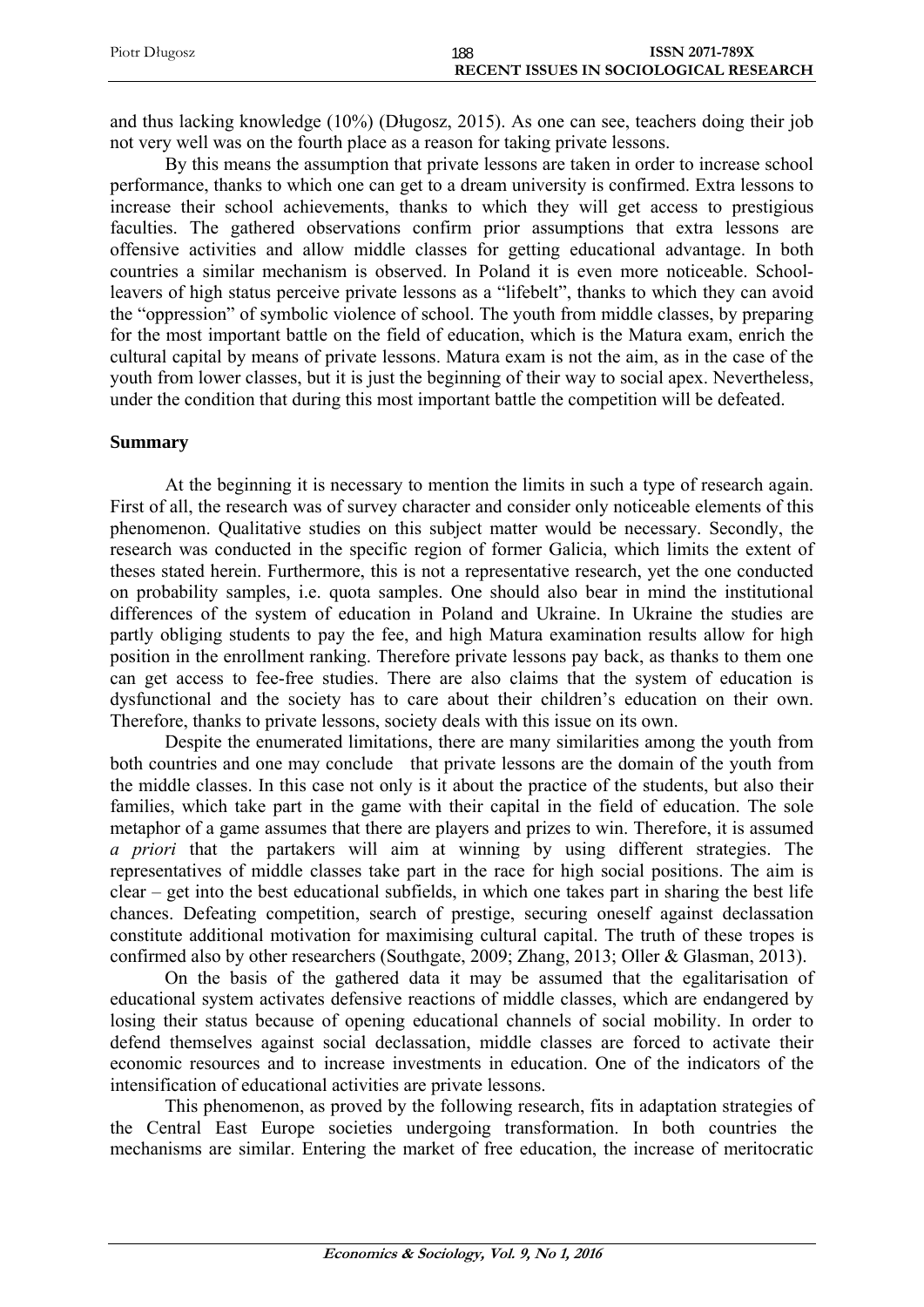| Piotr Długosz | 189                                    | <b>ISSN 2071-789X</b> |
|---------------|----------------------------------------|-----------------------|
|               | RECENT ISSUES IN SOCIOLOGICAL RESEARCH |                       |

factors and the inflation of education give boost to activities aiming at active participation in children's education among middle classes.

Taking part in private lessons by middle classes may also indicate legitimization of meritocracy and capitalism. In this case, one can conclude, according to Ziółkowski (2000) that we have dominant adaptation strategies, which are based on long-term investments in children's cultural capital. Intensification of these investments may indicate constancy of meritocratic and free-market rules in both societies.

A negative effect of the analysed phenomenon may be the increase of educational inequalities. Those, who have educational aspirations, economic and cultural resources, adapt to changes better by equipping their children with competences and qualifications useful in the labour market. Lower classes, losing on the transformation, decrease their chances of providing the next generation with a possibility of getting a good education, which may make getting higher social position possible. In this case the thesis of social reproduction remains true (Bourdieu & Passeron 2006). If such trends still remain, in a short time instead of meritocracy in both countries parentocracy will rule, in which school performance and status will be more dependent on possessed financial resources and parents' aspirations rather than talents and hard work of the youth themselves

## **References**

- Ball, S. (2003), *Class strategies and the education market: The middle classes and social advantage*, London: Routledge Farmer.
- Bernstein, B. (1990), *Reconstructing culture*, Warsaw: PIW.
- Boguszewski, R. (2013), *Perceiving one's place in the social structure*, Warsaw, CBOS, http://www.cbos.pl/SPISKOM.POL/2013/K 163 13.PDF (referred on 9.01.2015).
- Borodchuk, N. (2011), *Shadow education: Quantitative and qualitative analysis of the impact of the educational reform (implementation of centralized standardised testing) on private tutoring in Ukraine*, Working papers series 11–117, Development Studies Institute, London School of Economics and Political Science, London.
- Boudon, R. (2008), *The inversion effect. The unintended consequences of social action*, Warsaw: Oficyna Naukowa.
- Bourdieu, P. (2005), *Distinction: A social critique of the judgement of taste*, Warsaw: Scholar.
- Bourdieu, P., Passeron, J. C. (2006), *Reproduction in education, culture and society*, Warsaw: PWN.
- Bray, M. (1999), *The shadow education system: private tutoring and implications for planners. Fundamentals of Educational Planning*, No 61, IIEP UNESCO, Paris.
- Bray, M. (2012), *Confronting the shadow education system: what government policies for what private tutoring?* Warszawa: Wolters Kluwer business.
- Collins, R. (1979), *The credential society*, New York: Academic Press.
- Długosz, P. (2012), Private lessons of school-leavers in the years 2008-2011, *Kultura i Edukacja*, 2, pp. 87-106.
- Długosz, P. (2015), Private tutoring as the middle classes' defence against social degradation based on the example of the community of the Sub-Carpathian region, *Pedagogika Społeczna*, 2, pp. 111-129.
- Długosz, P. (2015), The phenomenon of transborder education as illustrated by the example of Ukrainian students in the Podkarpacie region, *Youth policy: problems and prospects*, 6, pp. 147-161.
- Domański, H. (1994), *Societies of the middle class*, Warsaw: IFiS PAN.
- Domański, H. (2004), *Social structure*, Warsaw: Scholar.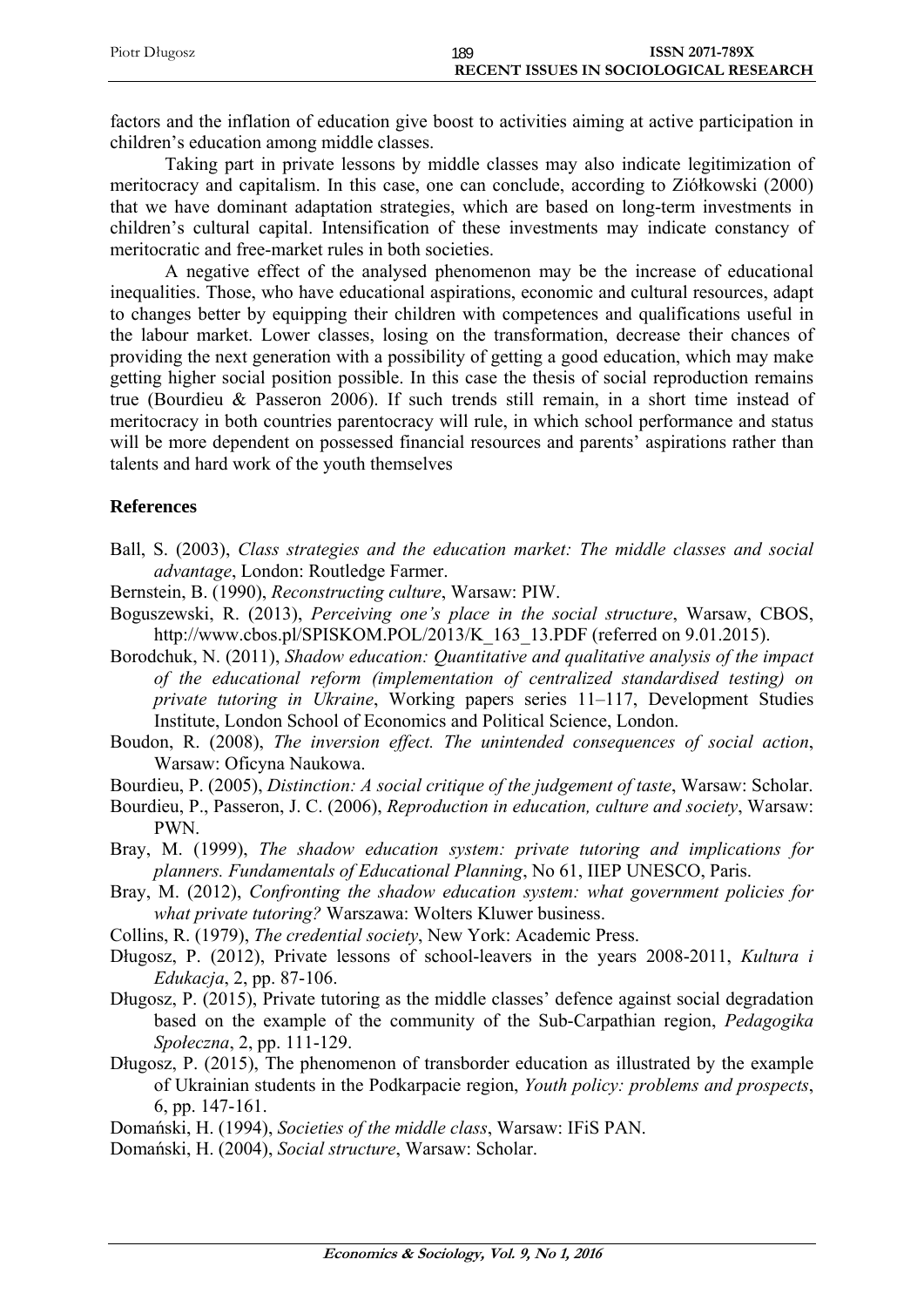| Piotr Długosz | 190                                           | <b>ISSN 2071-789X</b> |
|---------------|-----------------------------------------------|-----------------------|
|               | <b>RECENT ISSUES IN SOCIOLOGICAL RESEARCH</b> |                       |

Domański, H. (2014), *Modern Polish middle class*,

- Dore, R. (1976), *The Diploma Disease: education, qualification and development*, London: George Allen and Unwin.
- Goldthorpe, J. H. (2012), *On Sociology*, Stanford: Stanford University Press.
- Hirsch, F. (1977), *The Social Limits to Growth*, London: Routledge.
- http://www.gfk.com/ukua/insights/news/doslidzhennja-molod-ukrajini-2015 (referred on, 12.01.2016).
- *International Statistics Yearbook 2015* (2015), Warsaw: Central Statistical Office of Poland.
- Izdebska-Długosz, D. (2015), Life plans of the young Ukrainians starting their studies in Poland, *Youth policy: problems and prospects*, 6, pp. 228-238.
- Jokić, B. (Ed.) (2013), *Emerging from the shadow: A Comparative Qualitative Exploration of Private Tutoring in Eurasia*, Zagreb: Network of Education Policy Centers (NEPC).
- Mishchenko, М. (2008), Middle class: Self-identification in the social structure, *National Security and Defence*, 7, pp. 5-13.
- Oksamytna, С. М. (2015), The citizens' self-identification in the social structure of ukrainian society, *Grani*, 1, pp. 67-72.
- Oliinyk, O. V. (2013), Paradoxes Of Modern Ukrainian High School, *Visnyk of the Lviv University. Series Sociology*, 7, pp. 263-269.
- Oller, A. C. Glasman, D. (2013), Education as a Market in France: Forms and Stakes of Private Tutoring, In: M. Bray, A. E. Mazawi and R. G. Sultana (eds.), *Private Tutoring across the Mediterranean: Power Dynamics and Implications for Learning and Equity*, Rotterdam: Sense Publishers, pp. 77-91.
- Prakhov, I., Yudkevich, M. (2012), University admission in Russia: Do the wealthier benefit from standardized exams? *Basic Research Program, Working Papers, Series: Education, Moscow*, https://ideas.repec.org/p/hig/wpaper/04edu2012.html (referred on, 22.03.2015.
- Prakhov, I. (2014), Effects of Investments in Preparation Courses on the USE Scores, *Educational Studiem*, 3, pp. 74-99.
- Sadura, P. (2012), Multiplicity in unity: middle class and its diversification, In: M. Gdula, P. Sadura (red.), *Lifestyles and class order in Poland*, Warsaw: Scholar.
- Silova, I, Bray, M. (2006), The Context: Societies and Education in the Post-Socialist Transformation, In: I. Silova, B. Budiene, M. Bray (Eds.), *Education in a hidden marketplace: Monitoring of private tutoring*, Budapest: Education Support Program of the Open Society Institute Network of Education Policy Centers, pp. 41-61.
- Silova, I., Eklof, B. (2012), Education in Eastern and Central Europe: Re-Thinking Post-Socialism in the Context of Globalization, In: R. F. Arnove, C. Alberto, T., S. Franz (eds.), *Comparative Education: The Dialectic of the Global and the Local*, Maryland: Lanham Rowman & Littlefield Publisher, pp. 379-402.
- Southgate, D. E. (2009), *Determinants of Shadow Education: A Cross-National Analysis*, Electronic Thesis or Dissertation. Ohio State University, 2009, https://etd.ohiolink.edu, (referred on 23.03.2015).
- Standing, G. (2015), *A Precariat Charakter: From Denizens to Citizens*, London: Bloomsbury Publishing.
- *Youth of Ukraine 2015* (2015), Kyiv. http://pjpeu.coe.int/documents/1017981/8998199/Youth\_Ukraine\_2015\_EN.pdf/af759b97-0947- 460d-a4a1-51348b68ca58, (referred on 12.01.2016).
- Zhang, W. (2013), *Private supplementary tutoring received by grade 9 students in Chongqing, China: determinants of demand, and policy implications*, Diss, The

http://www.instytutobywatelski.pl/5038/lupa-instytutu/nowa-polska-klasa-srednia, (referred on, 3.03.2015).